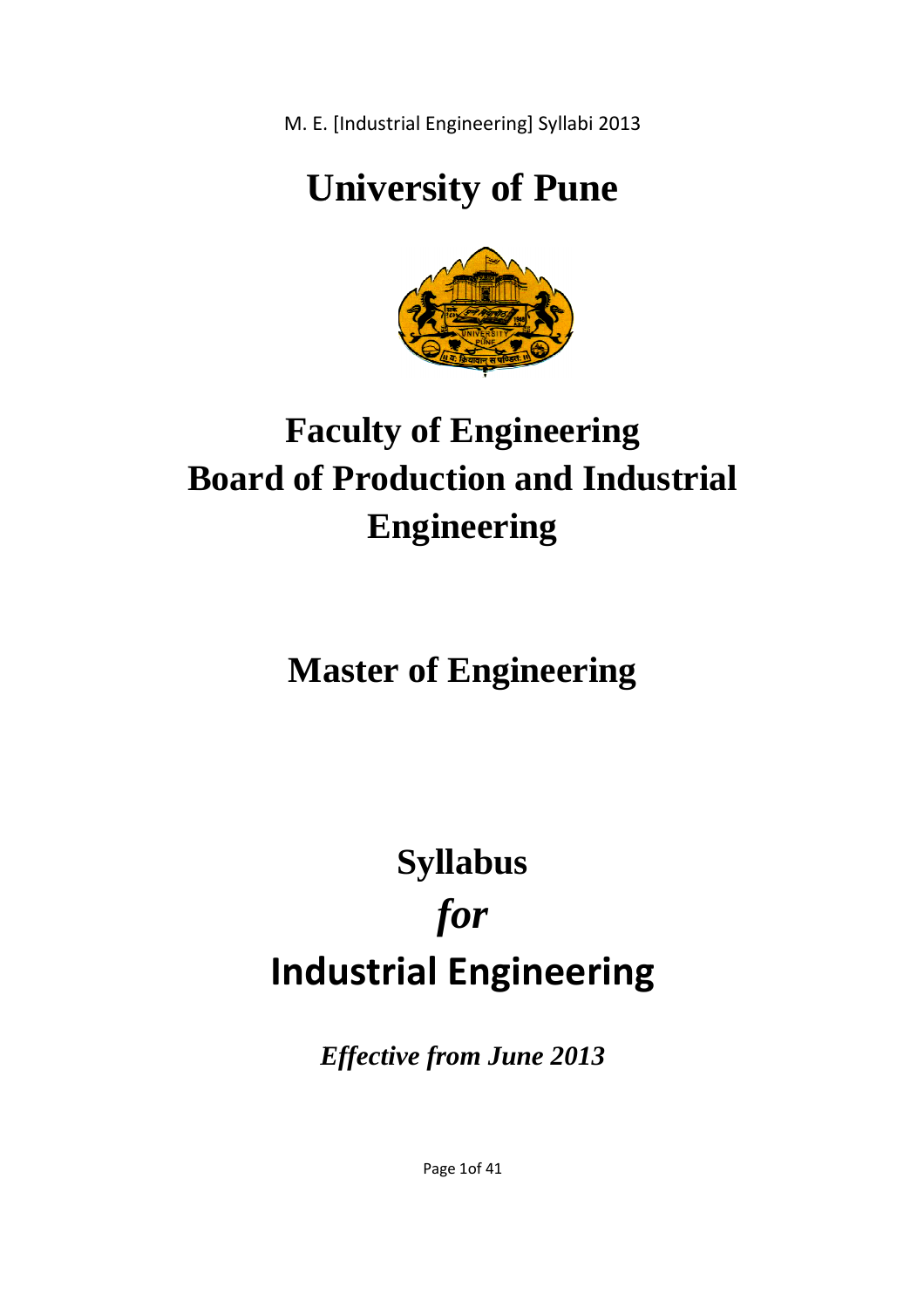# **M. E. – Industrial Engineering 2013**

| Code   | <b>Subject</b>    | Teaching         | <b>Examination Scheme</b> |                 |           | <b>Credits</b>      |       |                |
|--------|-------------------|------------------|---------------------------|-----------------|-----------|---------------------|-------|----------------|
|        |                   | <b>Scheme</b>    |                           |                 |           |                     |       |                |
|        |                   | Lecture /        | <b>Paper Assessment</b>   |                 | <b>TW</b> | Oral                | Total |                |
|        |                   | <b>Practical</b> | In-                       | End-            |           | <b>Presentation</b> |       |                |
|        |                   |                  | Semester                  | <b>Semester</b> |           |                     |       |                |
| 511201 | Economics         | 4                | 50                        | 50              |           |                     | 100   | 4              |
| 511202 | Work Study &      | $\overline{4}$   | 50                        | 50              | ٠         |                     | 100   | 4              |
|        | Ergonomics        |                  |                           |                 |           |                     |       |                |
| 511203 | Optimisation      | $\overline{4}$   | 50                        | 50              |           |                     | 100   | 4              |
|        | <b>Techniques</b> |                  |                           |                 |           |                     |       |                |
|        | and               |                  |                           |                 |           |                     |       |                |
|        | Simulation        |                  |                           |                 |           |                     |       |                |
| 511204 | Environmental     | $\overline{4}$   | 50                        | 50              |           |                     | 100   | $\overline{4}$ |
|        | Engineering &     |                  |                           |                 |           |                     |       |                |
|        | Energy            |                  |                           |                 |           |                     |       |                |
|        | Resource          |                  |                           |                 |           |                     |       |                |
|        | Management        |                  |                           |                 |           |                     |       |                |
| 511205 | Elective I        | 5                | 50                        | 50              |           |                     | 100   | 5              |
| 511206 | Lab Practice I    | $\overline{4}$   |                           |                 | 50        | 50                  | 100   | 4              |
| Total  |                   | 25               | 250                       | 250             | 50        | 50                  | 600   | 25             |

# **Semester I**

# **M. E. – Industrial Engineering 2013**

# **Semester II**

| Code         | <b>Subject</b>          | <b>Teaching</b><br><b>Scheme</b> | <b>Examination Scheme</b> |                 |                |                     | <b>Credits</b> |                |
|--------------|-------------------------|----------------------------------|---------------------------|-----------------|----------------|---------------------|----------------|----------------|
|              | Lecture /               |                                  | <b>Paper Assessment</b>   |                 | <b>TW</b>      | Oral                | <b>Total</b>   |                |
|              |                         | <b>Practical</b>                 | In-                       | End-            |                | <b>Presentation</b> |                |                |
|              |                         |                                  | <b>Semester</b>           | <b>Semester</b> |                |                     |                |                |
| 511208       | Reliability             | $\overline{4}$                   | 50                        | 50              | ۰              | ۰                   | 100            | 4              |
|              | Engineering             |                                  |                           |                 |                |                     |                |                |
|              | Research<br>&           |                                  |                           |                 |                |                     |                |                |
|              | Methodology             |                                  |                           |                 |                |                     |                |                |
| 511209       | &<br>Costing<br>Finance | $\overline{4}$                   | 50                        | 50              |                | ۰                   | 100            | 4              |
| 511210       | Productivity            | $\overline{4}$                   | 50                        | 50              | ۰              | ۰                   | 100            | $\overline{4}$ |
|              | Management              |                                  |                           |                 |                |                     |                |                |
| 511211       | Elective II             | 5                                | 50                        | 50              | $\blacksquare$ | ۰                   | 100            | 4              |
| 511212       | Lab                     | $\overline{4}$                   | 50                        | 50              |                | ٠                   | 100            | 5              |
|              | Practice II             |                                  |                           |                 |                |                     |                |                |
| 511213       | Seminar I               | $\overline{4}$                   | $\blacksquare$            |                 | 50             | 50                  | 100            | 4              |
| <b>Total</b> |                         | 25                               | 250                       | 250             | 50             | 50                  | 600            | 25             |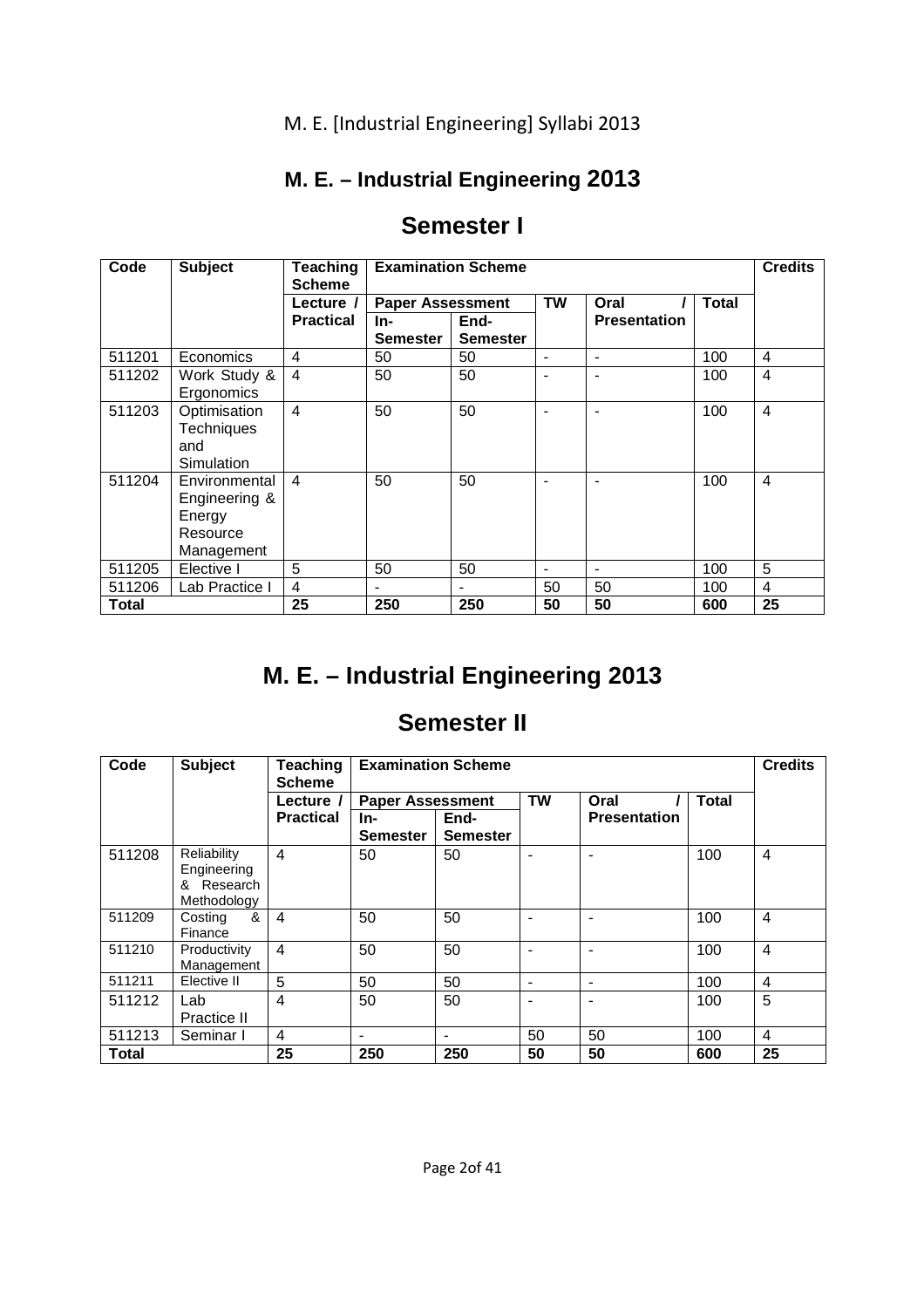# **M. E. – Industrial Engineering 2013**

| <b>Semester III</b> |  |
|---------------------|--|
|---------------------|--|

| Code         | <b>Subject</b>  | <b>Teaching</b><br><b>Scheme</b> | <b>Examination Scheme</b> |                          |           | <b>Credits</b>      |              |    |
|--------------|-----------------|----------------------------------|---------------------------|--------------------------|-----------|---------------------|--------------|----|
|              |                 | Lecture /                        | Paper                     |                          | <b>TW</b> | Oral                | <b>Total</b> |    |
|              |                 | <b>Practical</b>                 | In-                       | End-                     |           | <b>Presentation</b> |              |    |
|              |                 |                                  | <b>Semester</b>           | <b>Semester</b>          |           |                     |              |    |
| 611201       | Organizational  | $\overline{4}$                   | 50                        | 50                       |           |                     | 100          | 4  |
|              | <b>Behavior</b> |                                  |                           |                          |           |                     |              |    |
| 611202       | Operations      | 4                                | 50                        | 50                       |           |                     | 100          | 4  |
|              | Management      |                                  |                           |                          |           |                     |              |    |
| 611203       | Elective III    | 5                                | 50                        | 50                       |           |                     | 100          | 4  |
| 611204       | Seminar II      | 4                                | $\overline{\phantom{0}}$  | $\overline{\phantom{0}}$ | 50        | 50                  | 100          | 4  |
| 611205       | Work<br>Project | $\overline{4}$                   | $\overline{\phantom{0}}$  |                          | 50        | 50                  | 100          | 5  |
|              | Stage I         |                                  |                           |                          |           |                     |              |    |
| <b>Total</b> |                 | 25                               | 150                       | 150                      | 100       | 100                 | 500          | 25 |

# **M. E. – Industrial Engineering 2013**

# **Semester IV**

| Code         | <b>Subject</b> | Teaching<br><b>Scheme</b> | <b>Examination Scheme</b> |                 |     | <b>Credits</b>      |              |    |
|--------------|----------------|---------------------------|---------------------------|-----------------|-----|---------------------|--------------|----|
|              |                | Lecture /                 | Paper                     |                 | TW  | Oral                | <b>Total</b> |    |
|              |                | <b>Practical</b>          | -ln                       | End-            |     | <b>Presentation</b> |              |    |
|              |                |                           | <b>Semester</b>           | <b>Semester</b> |     |                     |              |    |
| 611206       | Seminar III    | 5                         |                           |                 | 50  | 50                  | 100          | 5  |
| 611207       | Project        | 20                        |                           |                 | 150 | 50                  | 200          | 20 |
|              | Work Stage     |                           |                           |                 |     |                     |              |    |
|              | Ш              |                           |                           |                 |     |                     |              |    |
| <b>Total</b> |                | 25                        |                           |                 | 200 | 100                 | 300          | 25 |

1. Marketing Management 1. Human Factors Engineering<br>2. Human Resource Management 1. Human Factors Engineering<br>2. Process Planning & Man

3. Entrepreneurship Development 3. Management of Service Sect<br>4. World Class Manufacturing 4. World Class of Manufacturing

4. World Class Manufacturing

## **Elective II**

- 1. Facilities Planning
- 2. Network & Project Management

3. Enterprise Resource Planning & Supply Chain Management

4. Systems Engineering

## **Elective II Elective III**

2. Process Planning & Manufacturing

**Engineering**<br>3. Management of Service Sector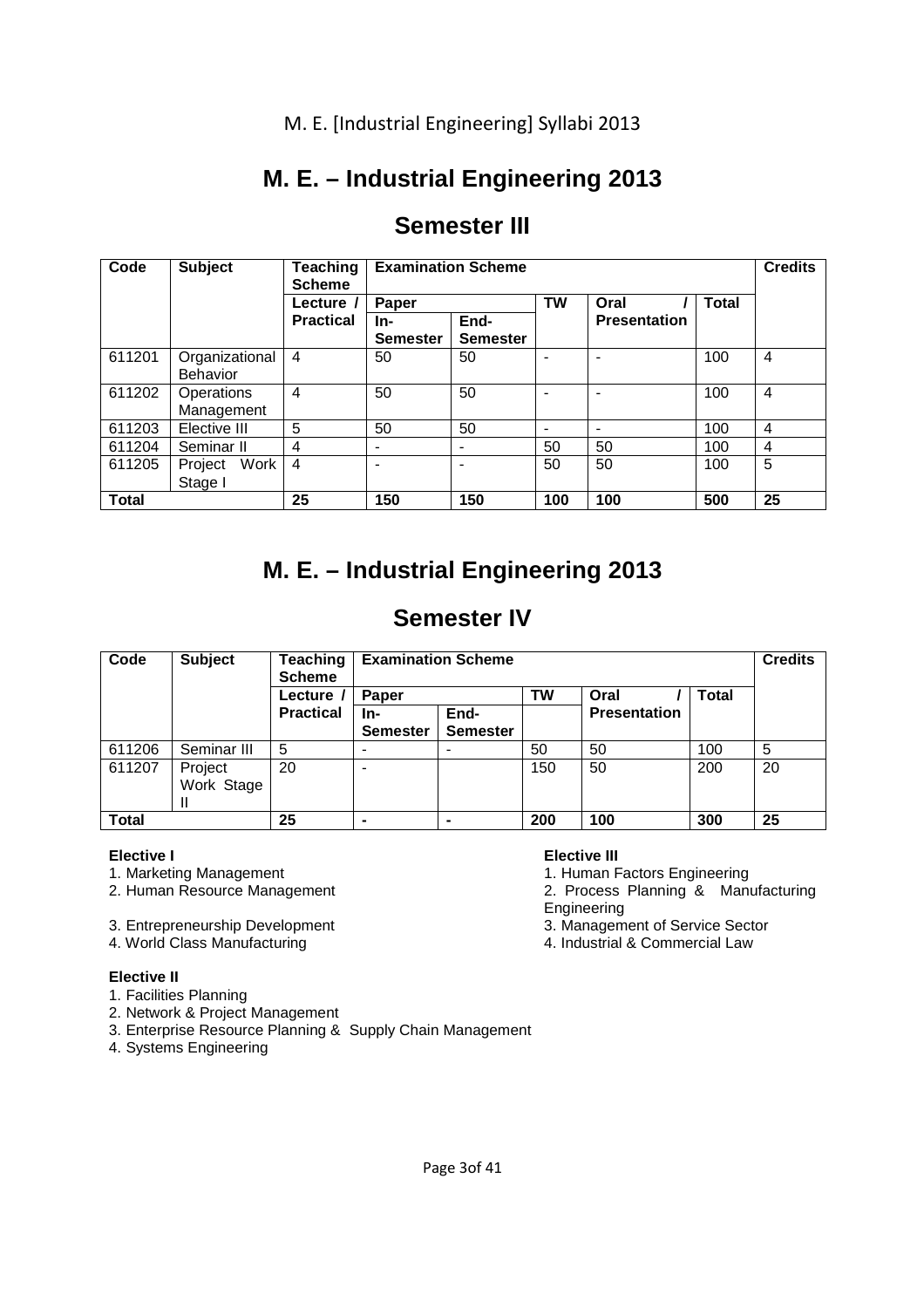## **M. E. – Industrial Engineering 2013**

## **Subject Code: 511201**

## **Economics**

[Hours / week] [Maximum Marks] [Maximum Marks] [Maximum Marks] Lectures: 4

**Teaching Scheme Examination Scheme**  In semester: 50 End semester: 50 Credits: 4

#### Unit I

Basic Concepts of Price Theory, Law of Demand and Elasticity of Demand, Microeconomics: Theory Of Consumer Behavior and demand, law of reducing returns.

\_\_\_\_\_\_\_\_\_\_\_\_\_\_\_\_\_\_\_\_\_\_\_\_\_\_\_\_\_\_\_\_\_\_\_\_\_\_\_\_\_\_\_\_\_\_\_\_\_\_\_\_\_\_\_\_\_\_\_\_\_\_\_\_\_\_\_\_\_\_\_\_\_\_\_\_\_\_\_\_

Unit II

Competition – types, equilibrium under perfect competition. Macroeconomics: Inflation and Unemployment, Investment demand, Fiscal Policy, Functions of Money

#### Unit III

Performance of Indian Economy since 1951, Technological changes, Economic growth and development, population, unemployment, poverty; Current Economic Situation, National Product and Income, Consumption, Savings. Foreign Trade, Balance of Payment, Devaluation.

#### Unit IV

Industrial Development in India – Contribution of Public Sector & Private Sector, problems, sickness reasons and solution, Industrial Policy – Licensing, MRTP and Competition Act, policy for Small Scale, Sector, Disinvestment.

## Unit V

International Trade – Composition of Trade, Trends in the international trade, trade deficit, Globalization – advantages and shortcomings, its effect on Indian Economy.

## Unit VI

Role of World Bank, IMF, Asian Development Bank, European Union, ASEAN on Indian Economy.

## **References:**

1. S. C. Kuchal, Indian Economy,

2. Dr. S. N. Maheshwari, Financial Management, Sultan Chand & Sons, New Delhi,

3. Dr. R. L. Varshney and Dr. S. Bhashyam, International Financial Management, Sultan Chand & Sons, New Delhi,

4. Karl Case, Ray Fair, Principles of Macro Economics, Feb 2008

ISBN13:9780132322911, ISBN10: 0132322919, Pearson Publication, UK

5. Roger Miller, Understanding Modern Economics, Jan 2008, ISBN13: 9780321245823 ISBN10: 0321245822 Pearson Publication, UK

6. Biplab Dasgupts, Globalisation, Sagar Publications,

7. Edgardo Favaro, Ashok K Lahiri, Fiscal Policies and Sustainable Growth in India, Oxford University Press.

8. Goodwin And Nelson And Ackerman And Weis, Academic Internet Publisher, 142881017X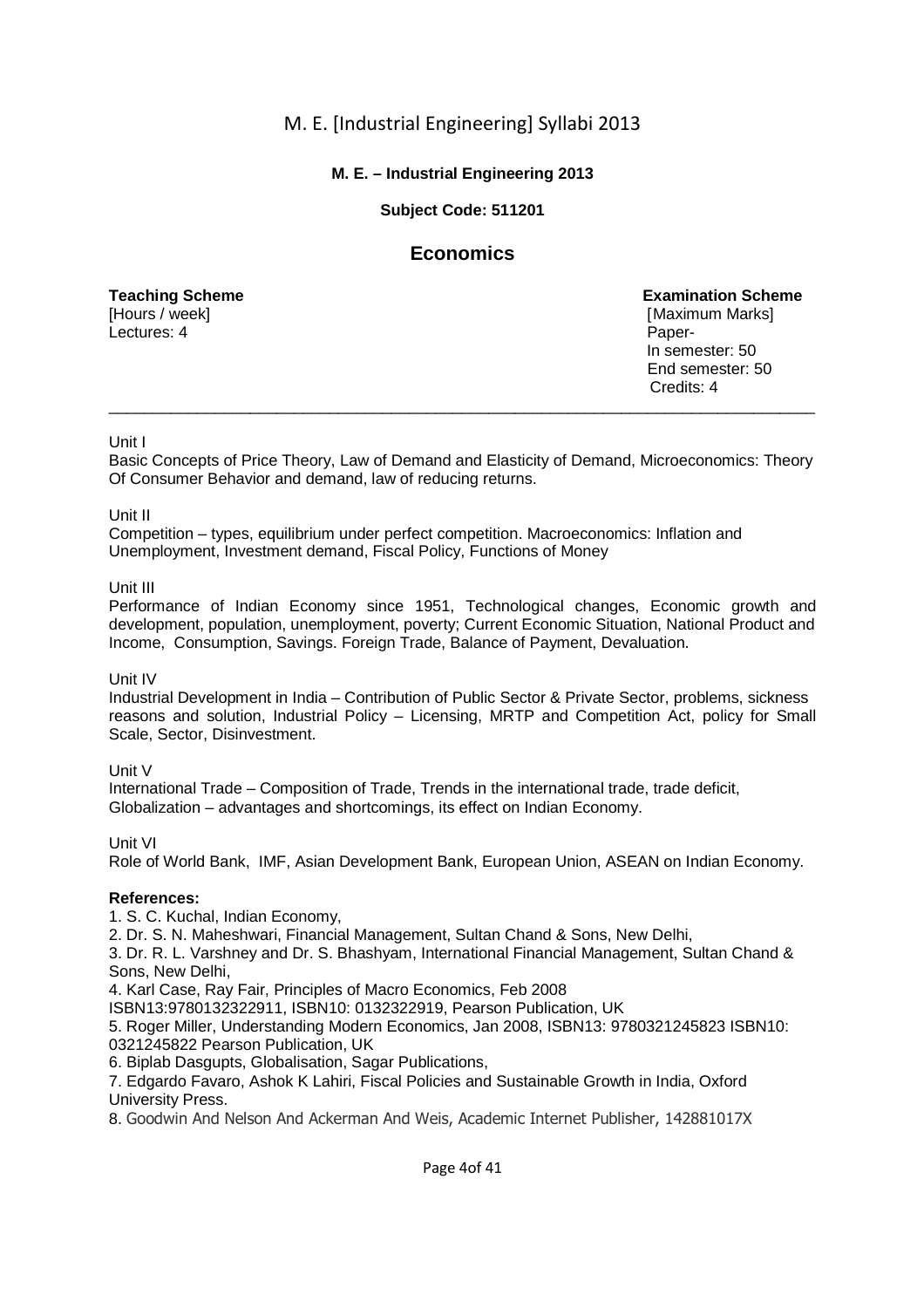## **M. E. – Industrial Engineering 2013 Subject Code: 511202 Work Study & Ergonomics**

[Hours / week] **[Maximum Marks]** [Maximum Marks] Lectures: 4 Paper-

**Teaching Schedule: Examination Scheme:**  In semester: 50 End semester: 50 **Credits: 4** Credits: 4 **\_\_\_\_\_\_\_\_\_\_\_\_\_\_\_\_\_\_\_\_\_\_\_\_\_\_\_\_\_\_\_\_\_\_\_\_\_\_\_\_\_\_\_\_\_\_\_\_\_\_\_\_\_\_\_\_\_\_\_\_\_\_\_\_\_\_\_\_\_\_\_\_\_\_\_\_\_\_**

## **Work Study**

## **Unit I**

Introduction: Industrial Engineering – Historical Background. Contributions by F. W. Taylor, Frank Gilbreth. Areas of Industrial Engineering, Work content analysis, Basic work content, productivity improvement, Application of Industrial Engineering in service

## **Unit II**

Method Study: Definition, Steps in method study, Need for recording the activities, Symbols used in charting, Recording techniques – Charts and Diagrams, Questioning Technique – Primary and secondary questions, Methods Improvements, Installation of improved method, Principles of motion economy, Work place design

#### **Unit III**

Work Measurement: Techniques of work measurement, Time Study, steps in time study, Work Sampling, work sampling plan, rating, synthetic rating, types of elements, elemental breakdown, types of allowances, estimating standard time, Predetermined Time Standards, Methods Time Measurement (MTM), Types of MTM, Introduction to MOST

## **Ergonomics**

**Unit IV**

**Ergonomics:** Definition, Scope, Historical background, Human- machine system interfaces, Basic Ergonomics, Work Physiology, Measurement of work, Introduction to Environmental Ergonomics

## **Unit V**

**Applied Anthropometry:** Definition and scope, Design anthropometry, use of anthropometric data, statistical analysis, Product design and work station design using anthropometric data, Work Space design

## **Unit VI**

**Work Physiology:** physiological basis of human work performance, energy consumption, biomechanics, mental efforts, psychology of work and work load perception; work environment, postural analysis,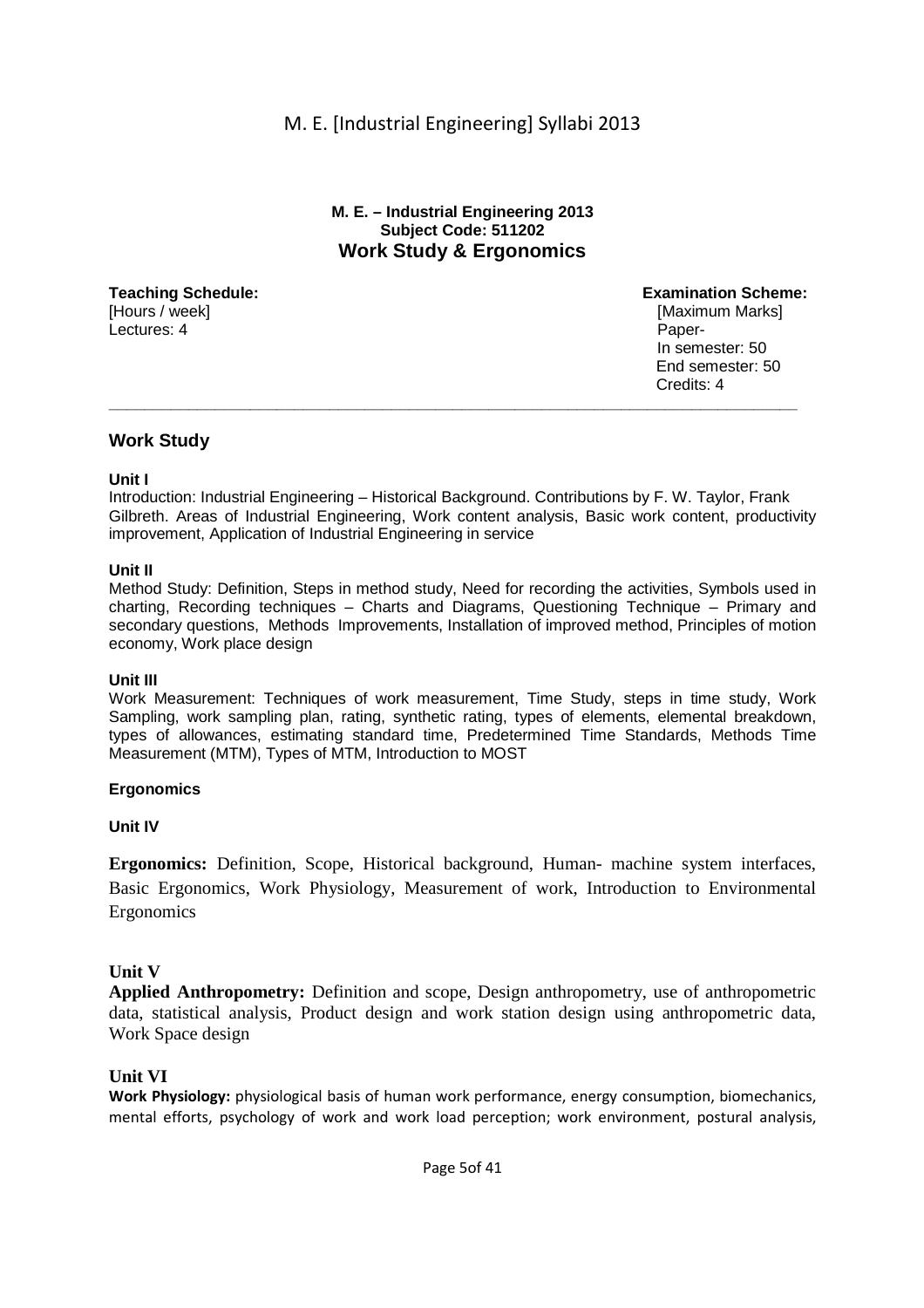REBA, RULA.

- 1. ILO, Introduction to Work study; Oxford and IBH Publishing Co. Pvt. Ltd., New Delhi
- 2. Curie R. M. & Faraday, Work study
- 3. M. S. Sanders and Ernest J. McCormick, Human Factors Engineering and Design. McGraw Hill
- 4. E. Grad jean, Fitting Task to the Man.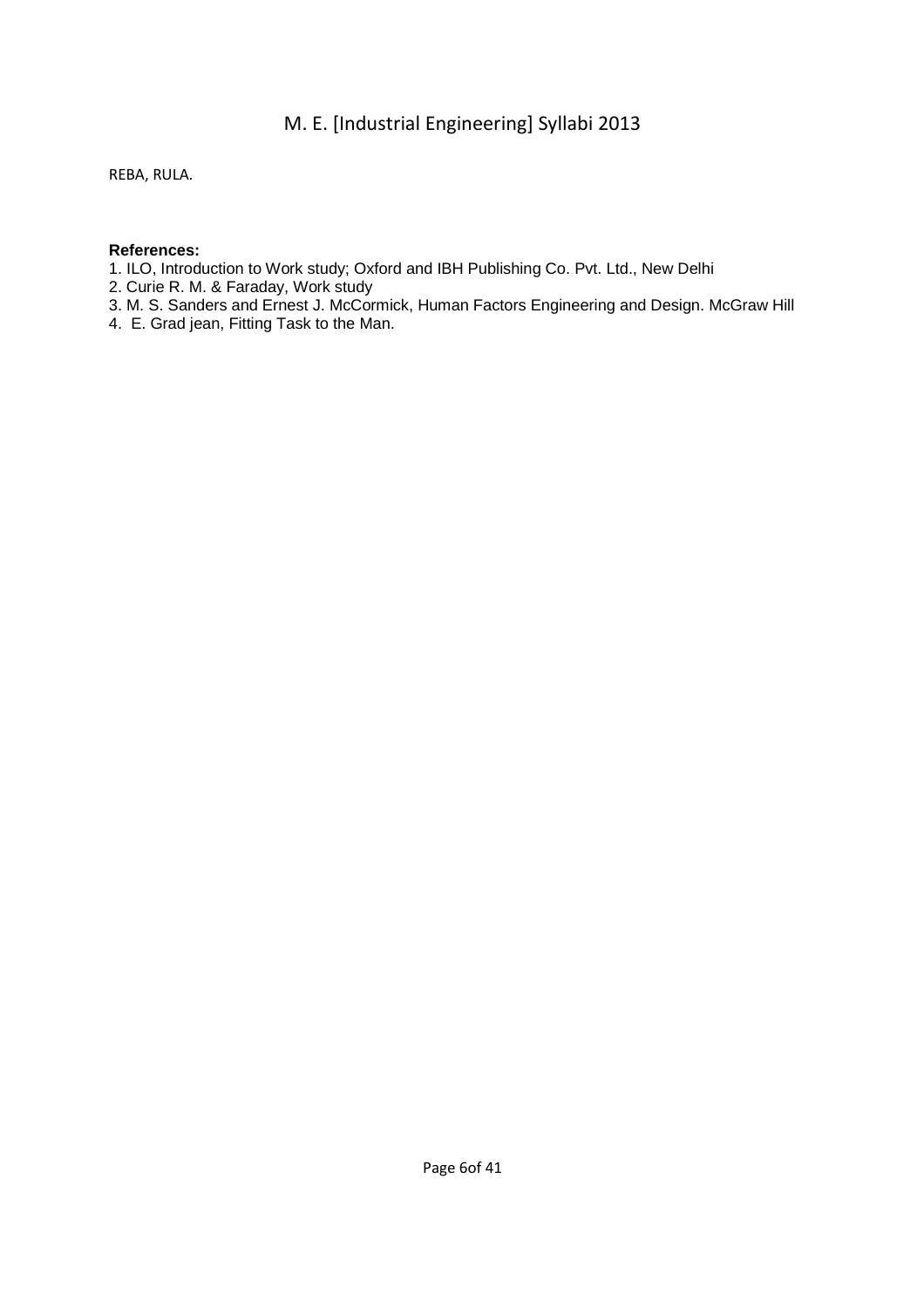## **M. E. – Industrial Engineering 2013**

## **Subject Code: 511203 Optimization Techniques and Simulation Modeling**

[Hours / week] **[Maximum Marks]** [Maximum Marks] Lectures: 4 Paper-

Teaching Schedule: Examination Scheme: In semester: 50 End semester: 50<br>Credits: 4 Credits: 4

#### Unit I

Introduction to various optimization techniques and models in operations research, Review of LP concepts, Maximization and minimization solution methods.

\_\_\_\_\_\_\_\_\_\_\_\_\_\_\_\_\_\_\_\_\_\_\_\_\_\_\_\_\_\_\_\_\_\_\_\_\_\_\_\_\_\_\_\_\_\_\_\_\_\_\_\_\_\_\_\_\_\_\_\_\_\_\_\_\_\_\_\_\_\_\_\_\_\_

#### Unit II

Introduction to Integer programming, problem solving using cutting plane, branch and bound method, introduction to goal programming,

#### Unit III

Queuing theory: Introduction, classification of queuing models, various models in queuing, problems related to various models, applications of different models in different situations.

#### Unit IV

Non- linear programming: search methods, stochastic programming, separable programming, fractional programming, decomposition principle, mixed integer programming

#### Unit V

Simulation: Introduction, continuous and discrete simulation, introduction to discrete event simulation, Monte Carlo Simulation, problem solving for single server model. Calculation of WIP for more than one service stations, inventory simulation.

#### Unit VI

Introduction to simulation software like ProModel, Witness, etc. Problem solving using any one software

#### **References:**

1. Operations Research: Ravindran and Philips, McGraw-Hill, Fifth Edition(1990)

- 2. Operations Research An Introduction; 7e, Pearson Education/ PHI 2002
- 3. Operations Research; S. Chand & Company Ltd., Ram Nagar, New Delhi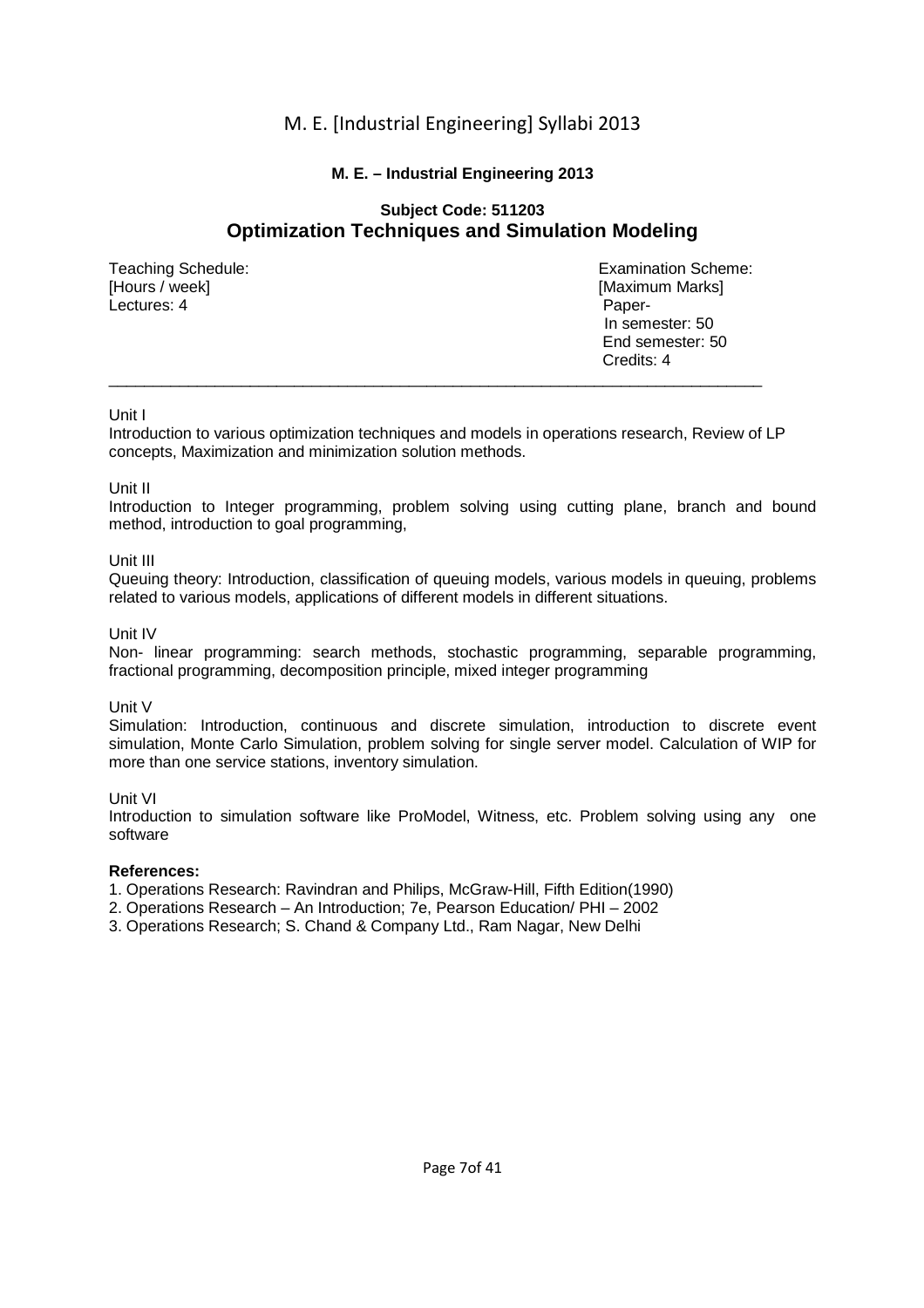## **M. E. – Industrial Engineering 2013**

## **Subject Code: 511204**

# **Environmental Engineering and Energy Management**

| Teaching Schedule: | <b>Examination Scheme:</b> |
|--------------------|----------------------------|
| [Hours / week]     | [Maximum Marks]            |
| Lectures:4         | Paper-                     |
|                    | In semester: 50            |
|                    | End semester: 50           |
|                    | Credits-4                  |

## Unit I

 Introduction: Energy Scenario – global, sub continental and Indian, Energy economy relation, Future energy demand and supply scenario, Integrated energy planning with particular reference to Industrial Sector in India, Captive power units and others – demand v/s supply. The Prevention and Control of Pollution Act, 1974, The Energy Conservation Act, 2001, The Environmental Protection Act, 1986.

## Unit II

Physical Aspects of Energy: Classification of energy – Hydel, Thermal, Nuclear, Wind, & from Waste Products, Efficiency and effectiveness of energy utilization in Industry. Energy and energy analysis

## Unit III

Legal provisions in Energy Management and its impact: The Energy Conservation Act, 2003, The Electricity Act, 2003, National Electricity Policy. Rural Electrification

## Unit IV

Energy Demand Management: Energy utilization, Instrumentation and data analysis, Financial aspects of energy management, Energy management as a separate function and its place in plant management hierarchy.

## Unit V

Energy Demand Management: Scope, Methodology, modes of energy savings, Plant energy and utility systems, Efficient energy management – Nine steps – I ) Identification ii) Investigation iii) Quantification iv) Decisions v) Presentation vi) Implementation vii) follow-up viii) Set Targets ix) Re-examine; Renewable energy sources.

## Unit VI

Energy Audit: Audit and analysis, Energy load measurements, System evaluation and simulation, Energy saving techniques and guidelines: Administrative control, Proper Measurement and monitoring system, Process control, proper planning & scheduling, Increasing capacity utilization, Improving equipment control, waste heat recovery, Change of energy source. Up gradation of Technology, Change of product specifications, Use of High efficiency equipment, Design modification for better efficiency, Improved periodic maintenance; Energy conservation with particular reference to waste heat recovery in different industries; Improvement in combustion system and use of Industrial waste; Co-generation and rational operation of production processes. Case study analysis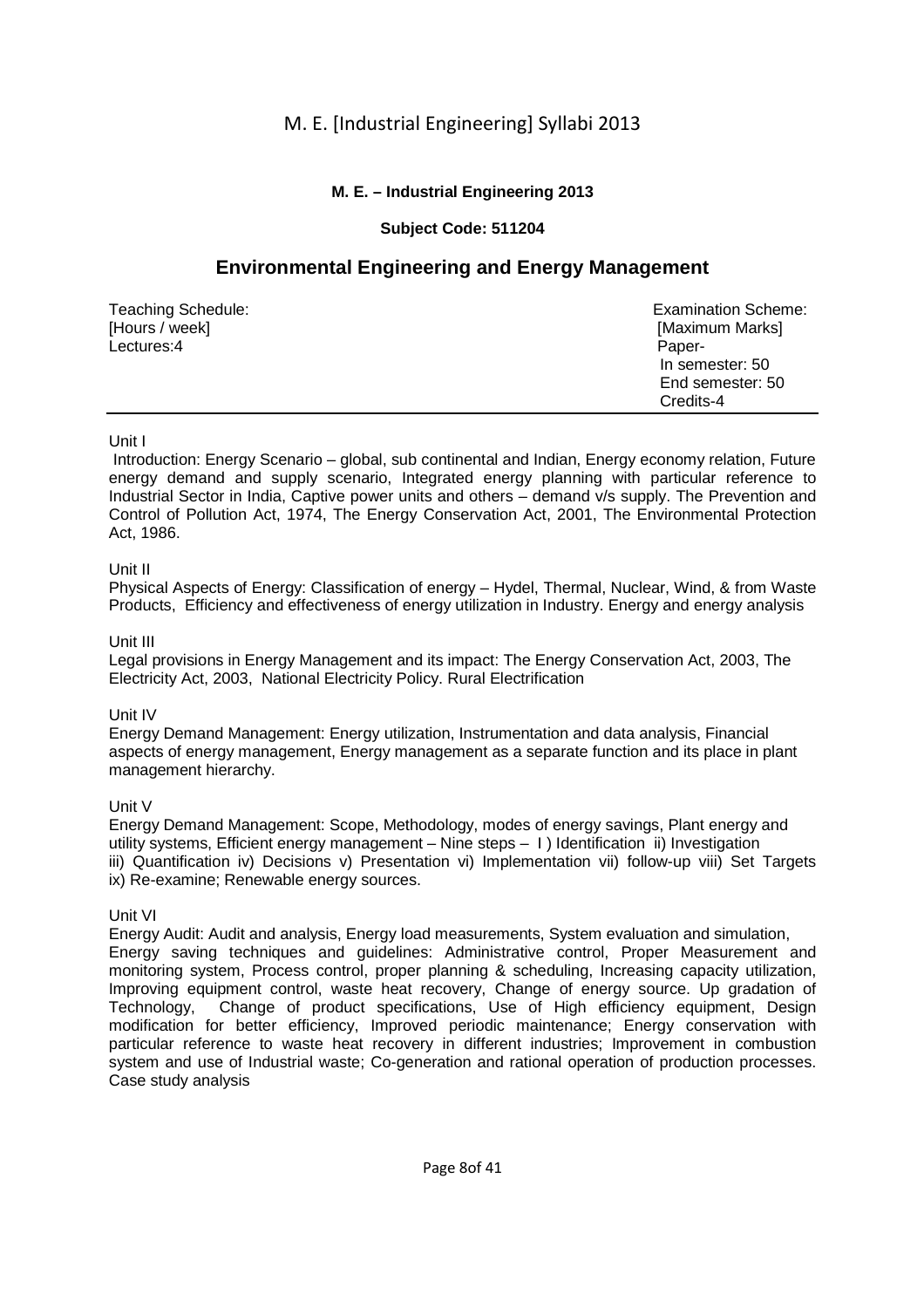#### **References:**

1. Paul W., O'callaghan; Energy Management.

2. Wayne C. Turner; Energy Management Handbook.

3. B.L. Capheart, W.J. Kennedy; Guide to Energy Management.

4. Reay; Industrial Energy Conservation.

5. CII Reports on Indian Energy Management.

6. Murphy W R & Mckay G: Energy Management. Butterworth Heinemann Oxford, 1982.

7. Energy Conservation Act 2001(Act No 52 OF 2001) with short comments, Allahabad Law **Publishers** 

(India) Pvt Ltd, 2003.

8. Electricity Act 2003(Act No 36 of 2003) Bare Act with short comments. Professional Book Publishers,

New Delhi, 2003.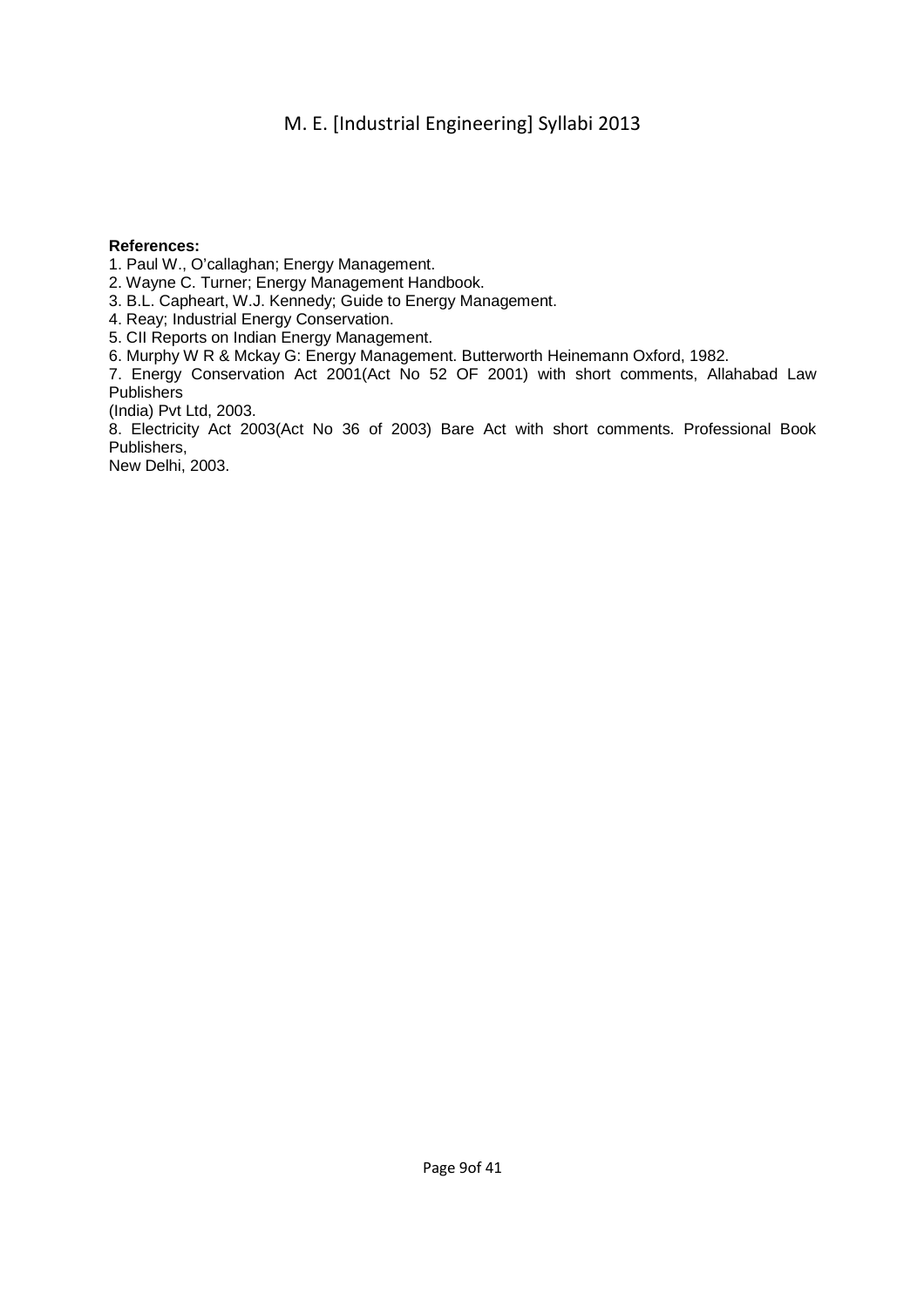## **M. E. – Industrial Engineering 2013**

## **Subject Code: 511205 A - Elective I**

## **Marketing Management**

[Hours / week] **[Maximum Marks]** [Maximum Marks] Lectures: 5 Paper-

Teaching Schedule: Examination Scheme: In semester: 50 End semester: 50 Credits: 5

## Unit I

Marketing philosophy of business, an industrial marketing perspective, Understanding and monitoring the environment

 $\_$  ,  $\_$  ,  $\_$  ,  $\_$  ,  $\_$  ,  $\_$  ,  $\_$  ,  $\_$  ,  $\_$  ,  $\_$  ,  $\_$  ,  $\_$  ,  $\_$  ,  $\_$  ,  $\_$  ,  $\_$  ,  $\_$  ,  $\_$  ,  $\_$  ,  $\_$  ,  $\_$  ,  $\_$  ,  $\_$  ,  $\_$  ,  $\_$  ,  $\_$  ,  $\_$  ,  $\_$  ,  $\_$  ,  $\_$  ,  $\_$  ,  $\_$  ,  $\_$  ,  $\_$  ,  $\_$  ,  $\_$  ,  $\_$  ,

## Unit II

Understanding consumer's decision processes, analyzing Consumer Behavior, perspectives of organizational buyers in industrial markets, Gathering marketing information, segmenting markets and positioning products,

## Unit III

Formulating marketing strategies, planning marketing programmes, managing products, Developing new products, Product development life cycle

## Unit IV

Marketing intermediaries, managing market logistics, designing and managing product promotions, Non-profit and social marketing

## Unit V

Price theories, Establishing and managing prices, Managing sales force and sales territories, Services marketing, marketing and technological innovations,

## Unit VI

Marketing research and its importance, scope, structure and methods, role of quantitative techniques and tools in marketing research.

- 1. Marketing Management Philip Kotler
- 2. Fundamentals of Marketing Stanton
- 3. Marketing Management V.S.Ramaswamy and S.Namakumari
- 4. Principles of Marketing (9th Edition) Philip Kotler and Gary Armstrong
- 5. Marketing Bovee and John Thill
- 6. Marketing Models Lilien, Kotler & Moorthy
- 7. Case Studies in Marketing Indian context R.Srinivas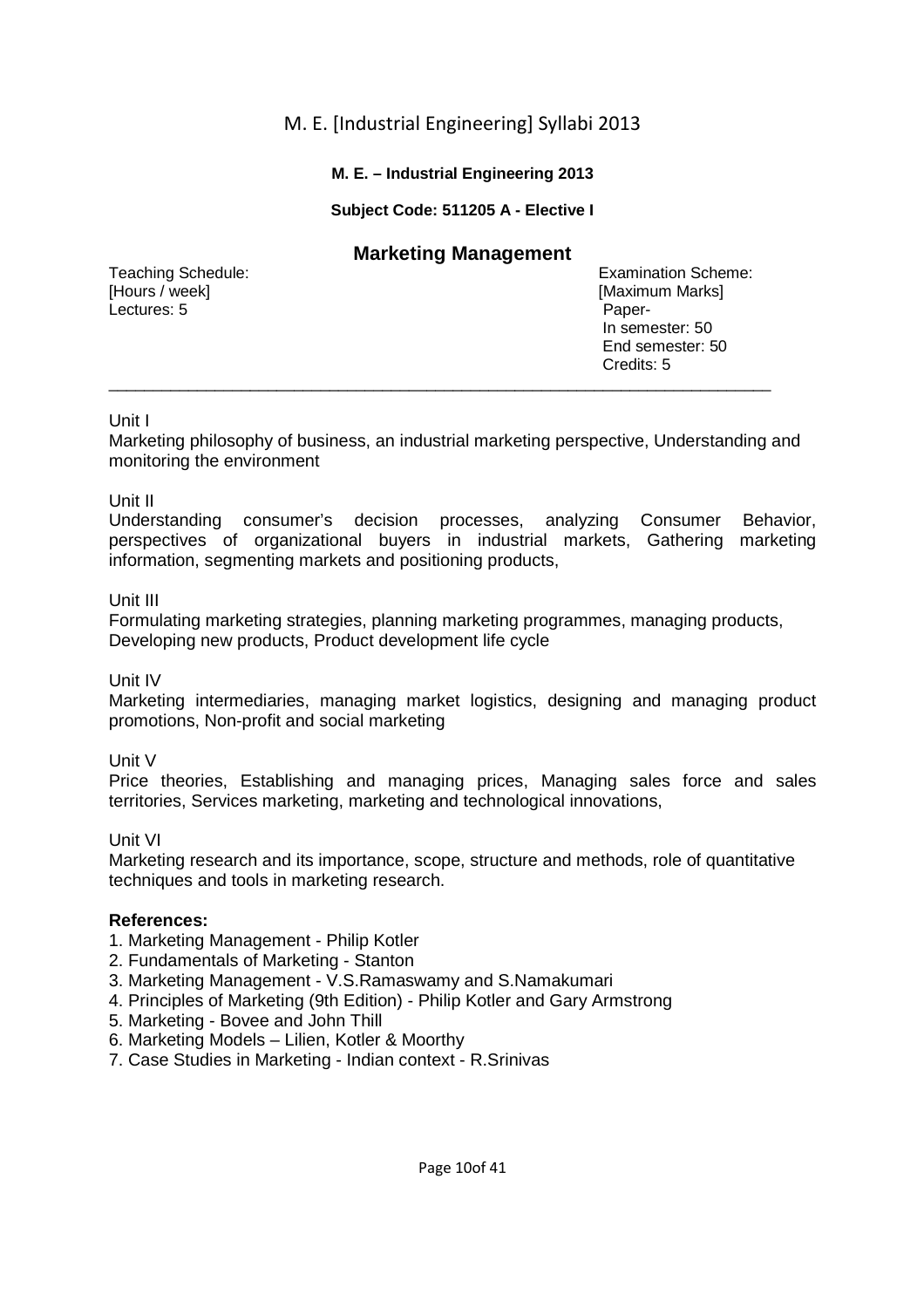## **M. E. – Industrial Engineering 2013**

## **Subject Code: 511205 B - Elective I**

## **Human Resource Management**

[Hours / week] **[Maximum Marks]** [Maximum Marks] Lectures:5 Paper-Credits: 5 In semester: 50

Teaching Schedule: Examination Scheme: End semester: 50

#### Unit I

Human Resources Management - Introduction and Importance - Evolution - Difference between Personnel Management and HRM - Role of HR Manager - Structure of HR Department - Duties and Responsibilities of HR Manager

\_\_\_\_\_\_\_\_\_\_\_\_\_\_\_\_\_\_\_\_\_\_\_\_\_\_\_\_\_\_\_\_\_\_\_\_\_\_\_\_\_\_\_\_\_\_\_\_\_\_\_\_\_\_\_\_\_\_\_\_\_\_\_\_\_\_\_\_\_\_\_\_\_\_\_\_\_\_

#### Unit II

HRD Systems - Evolution - Goals - Elements and their interrelationship - HR Strategies - HR Strategies and Organizational Strategies

#### Unit III

Manpower Planning - Objectives - Estimating manpower requirement - Recruitment and selection process - Main resources of recruitment - Assessment Devices - Retention of manpower - Succession Planning

Unit IV

Merit Rating - Promotions - Transfers - Job Description - Job Evaluation – Methods of job evaluation, Job Enlargement – Job Enrichment - Job Rotation

#### Unit V

Training and Development - Training Process and Methodology - Need and objectives – Training Procedure - Methods of Training - Tools and Aids - Evaluation of Training Programmes Performance Appraisal Management System - Definition, Ethics and Concepts of Performance Management - Different methods of Performance Appraisal - Rating Errors

#### Unit VI

Retirement / Separation - Kinds of Retirement - Resignation, Discharge, Dismissal, Suspension, Retirement, Layoff, Voluntary Retirement / Separation Schemes, Golden handshake. Role of HRD in developing Industrial Relations - Concept - Industrial Democracy - Industrial Peace

- 1. Human Resource Management Garry Dessler
- 2. Personnel Management C. B. Mamoria
- 3. Managing Human Resources R. S. Dwiwedi
- 4. Human Resource Management B. P. Michael
- 5. Human Resource Management De. P. C. Pardeshi
- 6. Human Resources Management Mirza & Saiyadin
- 7. Managing Human Resources Arun Monappa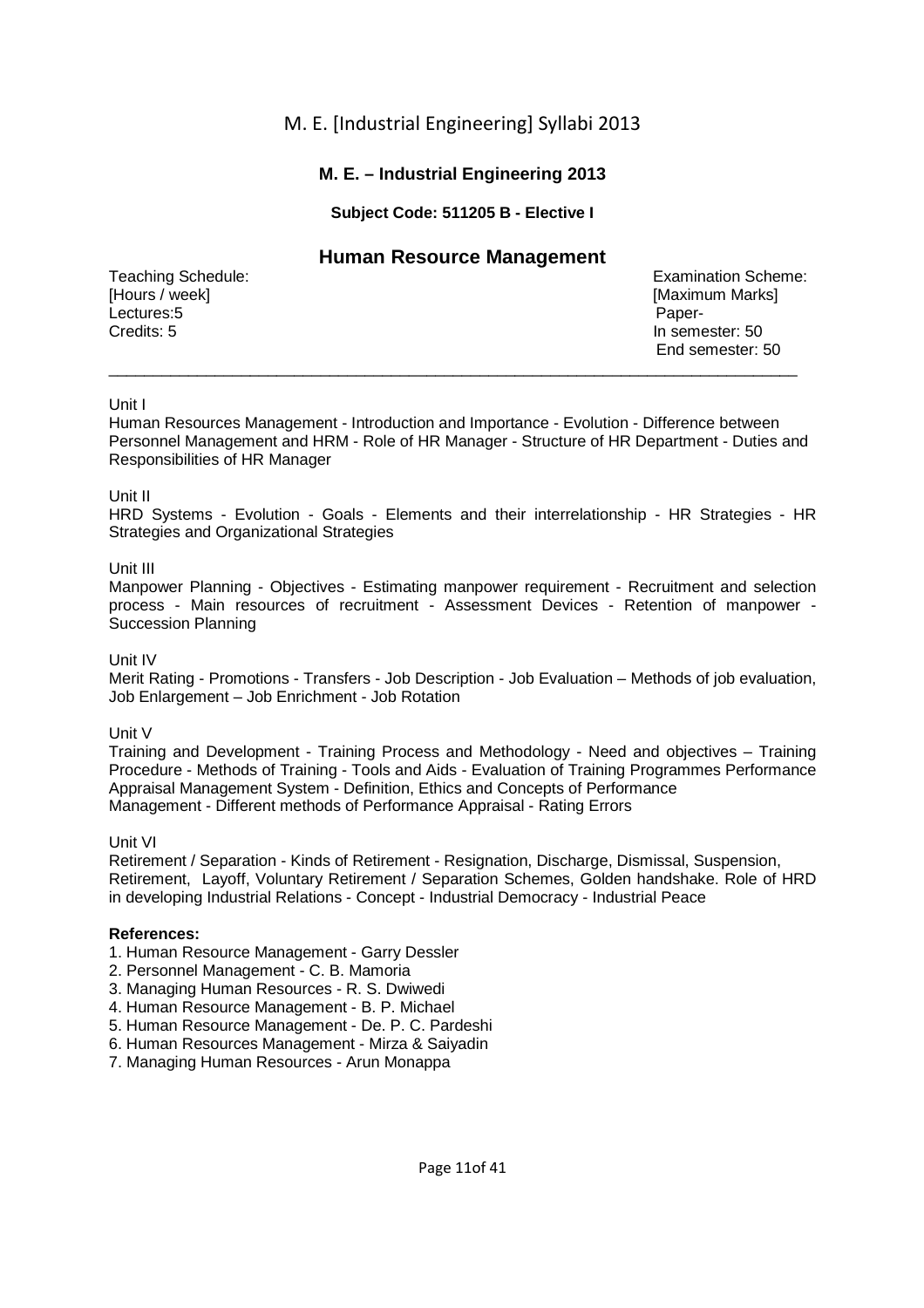## **M. E. – Industrial Engineering 2013**

## **Subject Code: 511205 C - Elective I**

## **Entrepreneurship Development**

[Hours / week] **[Maximum Marks]** [Maximum Marks] Lectures:5 Paper-Credits: 5 In semester: 50

Teaching Schedule: Examination Scheme: End semester: 50

#### Unit I

The Entrepreneurial Development Perspective, Concepts of Entrepreneurship Development, Evolution of the concept of Entrepreneur, Entrepreneur Vs. Entrepreneurship, Entrepreneur Vs. Manager, Attributes and Characteristics of a successful Entrepreneur, Role of Entrepreneur in Indian economy and developing economies with reference to Self-Employment Development, Entrepreneurial Culture

**\_\_\_\_\_\_\_\_\_\_\_\_\_\_\_\_\_\_\_\_\_\_\_\_\_\_\_\_\_\_\_\_\_\_\_\_\_\_\_\_\_\_\_\_\_\_\_\_\_\_\_\_\_\_\_\_\_\_\_\_\_\_\_\_\_\_\_\_\_\_\_\_\_\_\_** 

#### Unit II

Creating Entrepreneurial Venture, Business Planning Process, Environmental Analysis - Search and Scanning, Identifying problems and opportunities, Defining Business Idea, Procedural compliance with respect to Government norms.

#### Unit III

Project Management - Technical, Financial, Marketing, Personnel and Management Feasibility, Estimating and Financing funds requirement - Schemes offered by various commercial banks and financial institutions like IDBI, ICICI, SIDBI, SFCs, Venture Capital Funding

#### Unit IV

Entrepreneurship Development and Government, Role of Central Government and State Government in promoting Entrepreneurship - Introduction to various incentives, subsidies and grants - Export Oriented Units - Fiscal and Tax concessions available, Role of following agencies in the Entrepreneurship Development - District Industries Centers (DIC),

#### Unit V

Small Industries Service Institute (SISI), Entrepreneurship Development Institute of India (EDII), National Institute of Entrepreneurship & Small Business Development (NIESBUD), National Entrepreneurship Development Board (NEDB)

## Unit VI

Why do Entrepreneurs fail - The FOUR Entrepreneurial Pitfalls, (Peter Drucker), Women entrepreneurs, Reasons for Low / No Women Entrepreneurs, Role, Problems and Prospects.

Case studies of Successful Entrepreneurial Ventures, Failed Entrepreneurial Ventures and Turnaround Ventures

- 1. Entrepreneurship: New Venture Creation David H. Holt
- 3. The Culture of Entrepreneurship Brigitte Berger
- 4. Project Management K. Nagarajan
- 5. Dynamics of Entrepreneurship Development Vasant Desai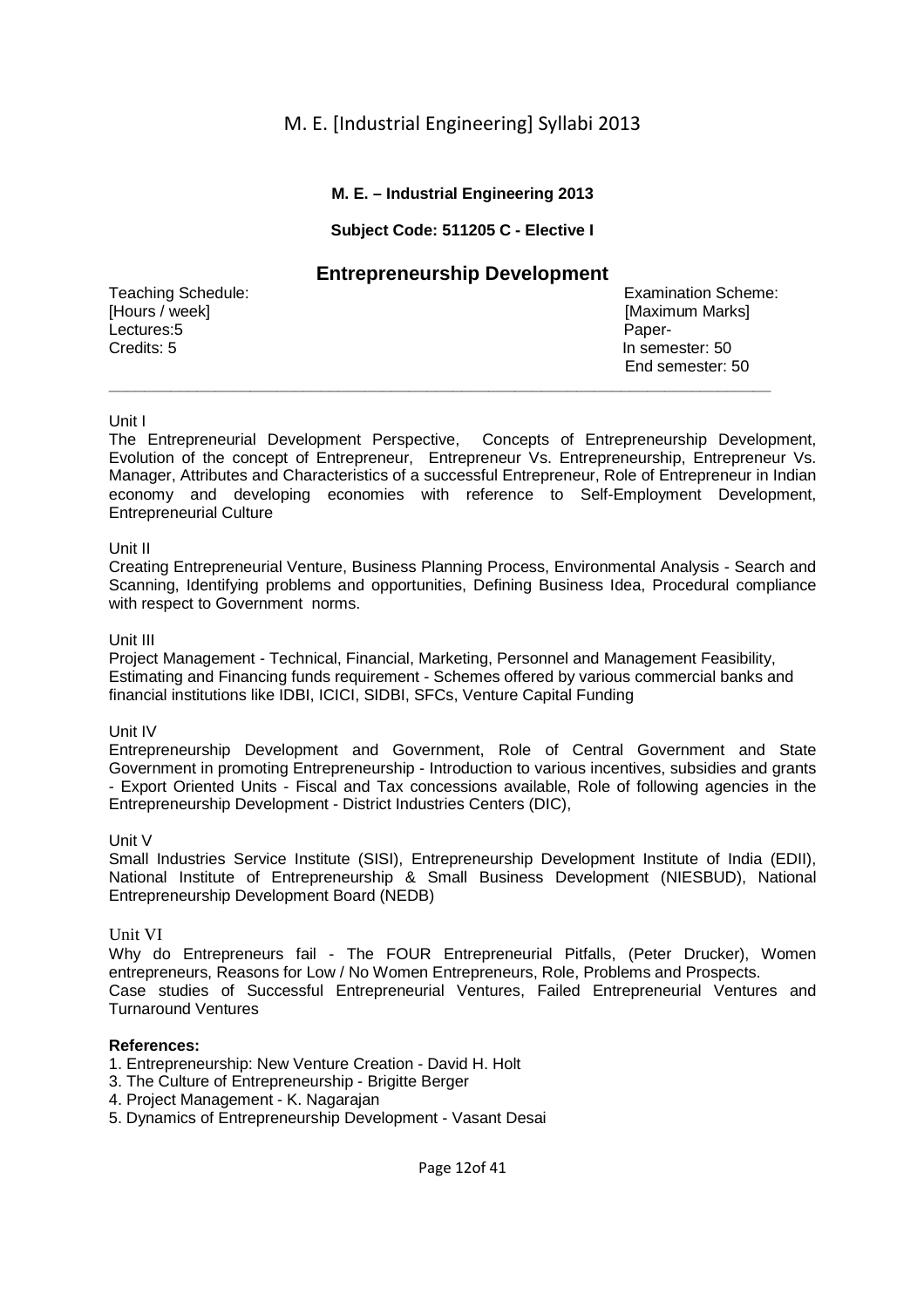- 6. Entrepreneurship Development Dr. P.C.Shejwalkar
- 8. Entrepreneurship, 3rd Ed. Steven Brandt
- 9. Business Gurus Speak S.N.Chary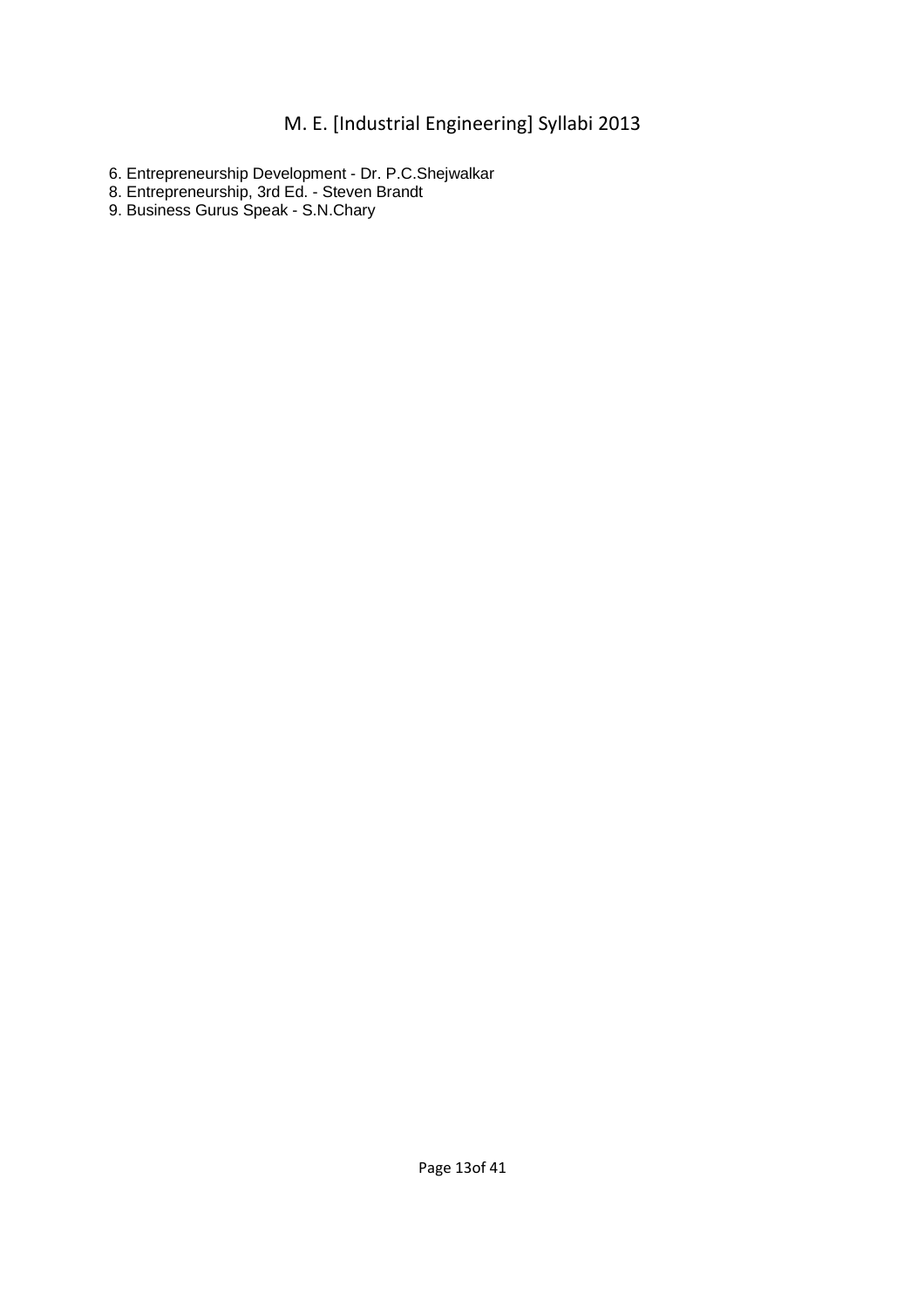## **M. E. – Industrial Engineering 2013**

## **Subject Code: 511205 D - Elective I**

# **World Class Manufacturing**

[Hours / week] **[Maximum Marks]** [Maximum Marks] Lectures:5 Paper-

Teaching Schedule: Examination Scheme: In semester: 50 End semester: 50 **Credits:5 Credits:5 \_\_\_\_\_\_\_\_\_\_\_\_\_\_\_\_\_\_\_\_\_\_\_\_\_\_\_\_\_\_\_\_\_\_\_\_\_\_\_\_\_\_\_\_\_\_\_\_\_\_\_\_\_\_\_\_\_\_\_\_\_\_\_\_\_\_\_\_\_\_\_\_\_\_\_\_\_\_** 

## Unit I

Industrial Decline and Ascendancy Manufacturing excellence - US Manufacturers - French Manufacturers - Japan decade - American decade - Global decade

#### Unit II

Building strength through customer - Focused principles Customer - Focused principles - General principles - Design - Operations - Human resources – Quality and Process improvement - Promotion and Marketing

#### Unit III

Value and Valuation, Product Costing - Motivation to improve - Value of the enterprises Quality The Organization: Bulwark of stability and effectiveness - Employee stability - Quality Individuals Vs. Teams - Team stability and cohesiveness - Project cohesiveness and stability

#### Unit IV

Strategic Linkages Product decisions and customer service - Multi-company planning - Internal manufacturing planning - Soothing the demand turbulence. Introduction to Biotechnology and Nanotechnology.

#### Unit V

Models of world class manufacturing - Hall's framework of value –added engineering , Schonberger,s framework of world class manufacturing, Various models of world class manufacturing - JIPM , TPM , EFQM Award, RBNQA Award , Lean Manufacturing & Services, Lean Mfg tools, Value Stream Mapping

Unit V

Impediments, Bad plant design - Mismanagement of capacity - Production Lines - Assembly Lines - Whole Plant Remaking Human Resource Management, Associates - Facilitators - Teamsmanship - Motivation and reward in the age of continuous improvement

- 1. Operations Management for Competitive Advantage Chase
- 2. Making Common Sense Common Practice Mooref
- 3. Managing Technology & Innovation for Competitive Advantage Narayanan
- 4. Just In Time Manufacturing M.G.Korgaonkar
- 5. World Class Manufacturing B.S.Sahay
- 6. World Class Manufacturing Schonberger
- 7. Soichio Nagashima, 100 Management Charts, Asian Productivity Press, Tokyo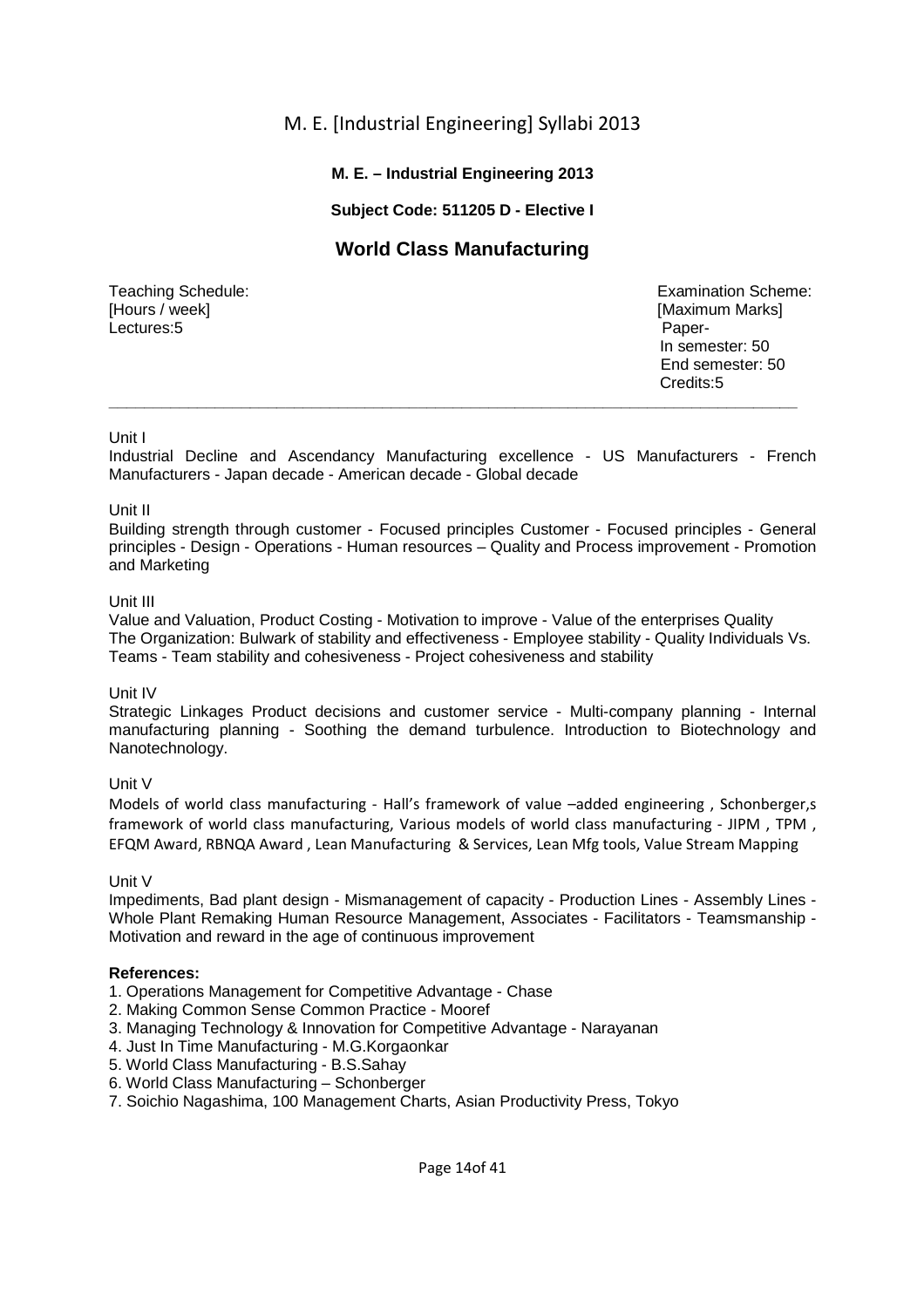# **M. E. – Industrial Engineering 2013**

# **Subject Code: 511206**

# **Lab Practice I**

[Hours / week] [Maximum Marks] Practical: 4 TW: 50

Teaching Schedule: Examination Scheme: Oral: 50 Credits:4 \_\_\_\_\_\_\_\_\_\_\_\_\_\_\_\_\_\_\_\_\_\_\_\_\_\_\_\_\_\_\_\_\_\_\_\_\_\_\_\_\_\_\_\_\_\_\_\_\_\_\_\_\_\_\_\_\_\_\_\_\_\_\_\_\_\_\_\_\_\_

During these 4 hours per week, student is expected to undertake two assignments each from the three compulsory subjects and one assignment each from the two elective subjects. The topics as given below.

Performance will be valuated both on the basis of submission and oral.

## Economics:

- 1. Law of Demand and Elasticity of Demand
- 2. Current Economic Situation
- 3. International Trade

Work Study and Ergonomics:

- 1. Work content analysis including Rating Concept as well as REBA and RULA
- 2. Time Study using Stop Watch as well as Pre-determined Time Standard
- 3. Application of Ergonomics

Optimisation Techniques:

- 1. Problem solving using cutting plane, branch and bound method, introduction to goal programming,
- 2. Various models in queuing,
- 3. Simulation using simulation software like ProModel, Witness, etc.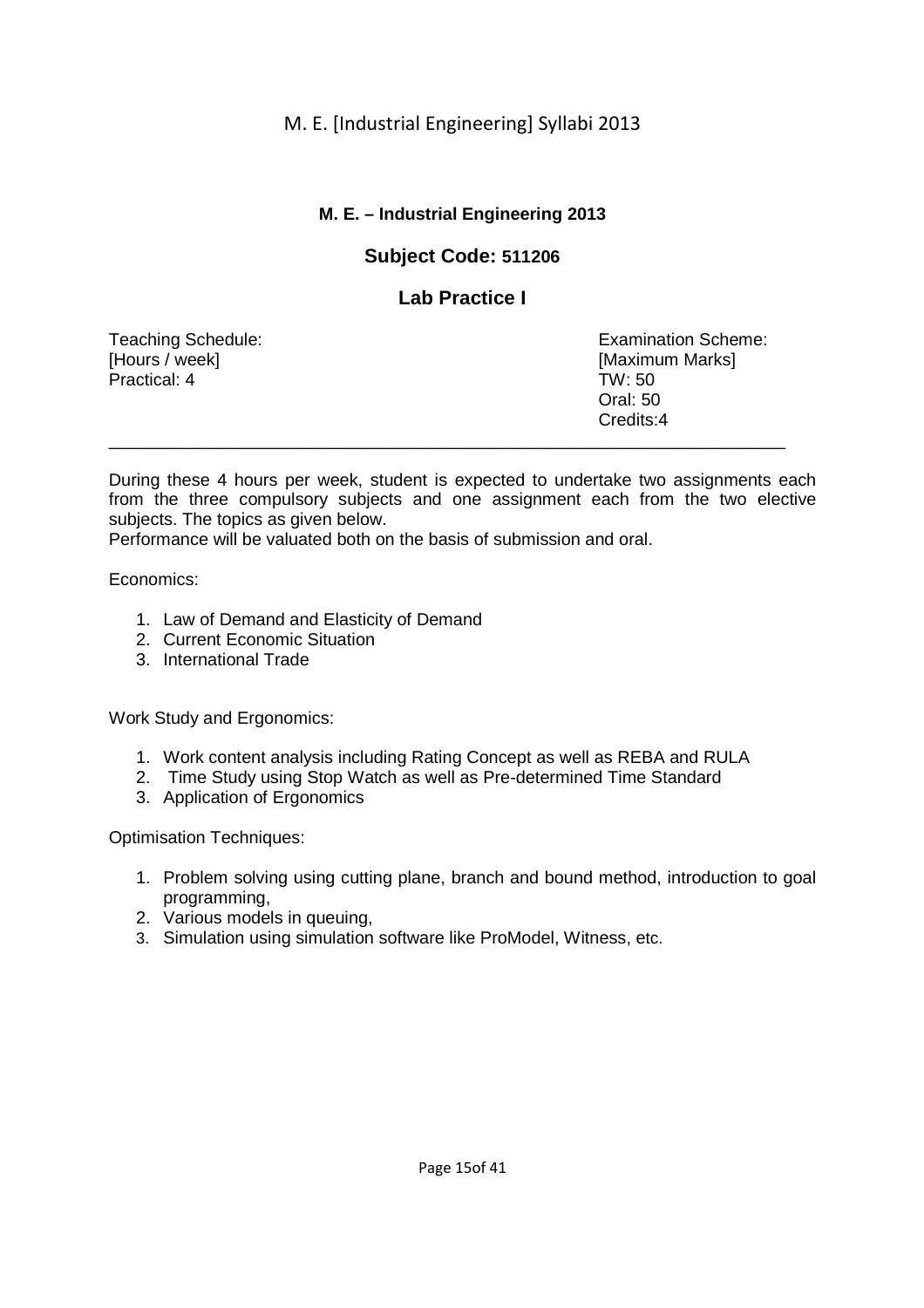## **M. E. – Industrial Engineering 2013**

## **Subject Code: 511208**

# **Reliability Engineering & Research Methodology**

[Hours / week] **[Maximum Marks]** [Maximum Marks] Lectures:4 Paper-

Teaching Schedule: Examination Scheme: In semester: 50 End semester: 50 **Credits: 4** Credits: 4 \_\_\_\_\_\_\_\_\_\_\_\_\_\_\_\_\_\_\_\_\_\_\_\_\_\_\_\_\_\_\_\_\_\_\_\_\_\_\_\_\_\_\_\_\_\_\_\_\_\_\_\_\_\_\_\_\_\_\_\_\_\_\_\_\_\_\_\_\_\_\_\_\_\_\_\_\_\_

## UNIT I

Concept of quality, Deming Ishikwa and Juran's approach towards quality, quality of design, conformance and performance, quality policy, quality costs, TQM, QFD, six sigma.

## UNIT II

Statistical techniques in quality control, Variation in processes-Factors-Process capability-Analysis of process capability-control-charts-variables- Attributes-Establishing and interpreting control charts-X,R, ,chart for variables-defects-P chart and U chart- Control charts for Defectives and quality rating. Design of experiment, Taguchi philosophy.

## UNIT III

Acceptance sampling, Lot-by-lot sampling-types-probability of acceptance in single, double, multiple sampling techniques-O.C. curves producer's Risk and consumer's Risk AQL, LTPD, AOQL concepts-standard sampling plans for AQL and LTPD-uses of standard sampling plans.

## UNIT IV

Reliability, Importance of reliability, performance cost and reliability, quality and safety, system configuration with examples, stochastic processes, bathtub concept, MTBF, MTTR, hazard rate, failure rate, probability and sampling, cumulative probability distribution function, data and distributions.

## UNIT V

Reliability system approach, System reliability-series and parallel systems-system reliability in terms of probability of failure-MTBF-Acceptance sampling based on reliability test-OC curves Active and Passive Redundancy, redundancy allocation and limitations, Evaluation of overall system reliability, Conditional probability, Matrix methods, set theory analysis of system reliability.

## UNIT VI

.

Reliability and safety factors, Repetitive loading, Preventive maintenance, Testing and repair, reliability centered maintenance, system availability and maintainability. Life testingobjective-classification-failure characteristics-failure data analysis-mean time to failure .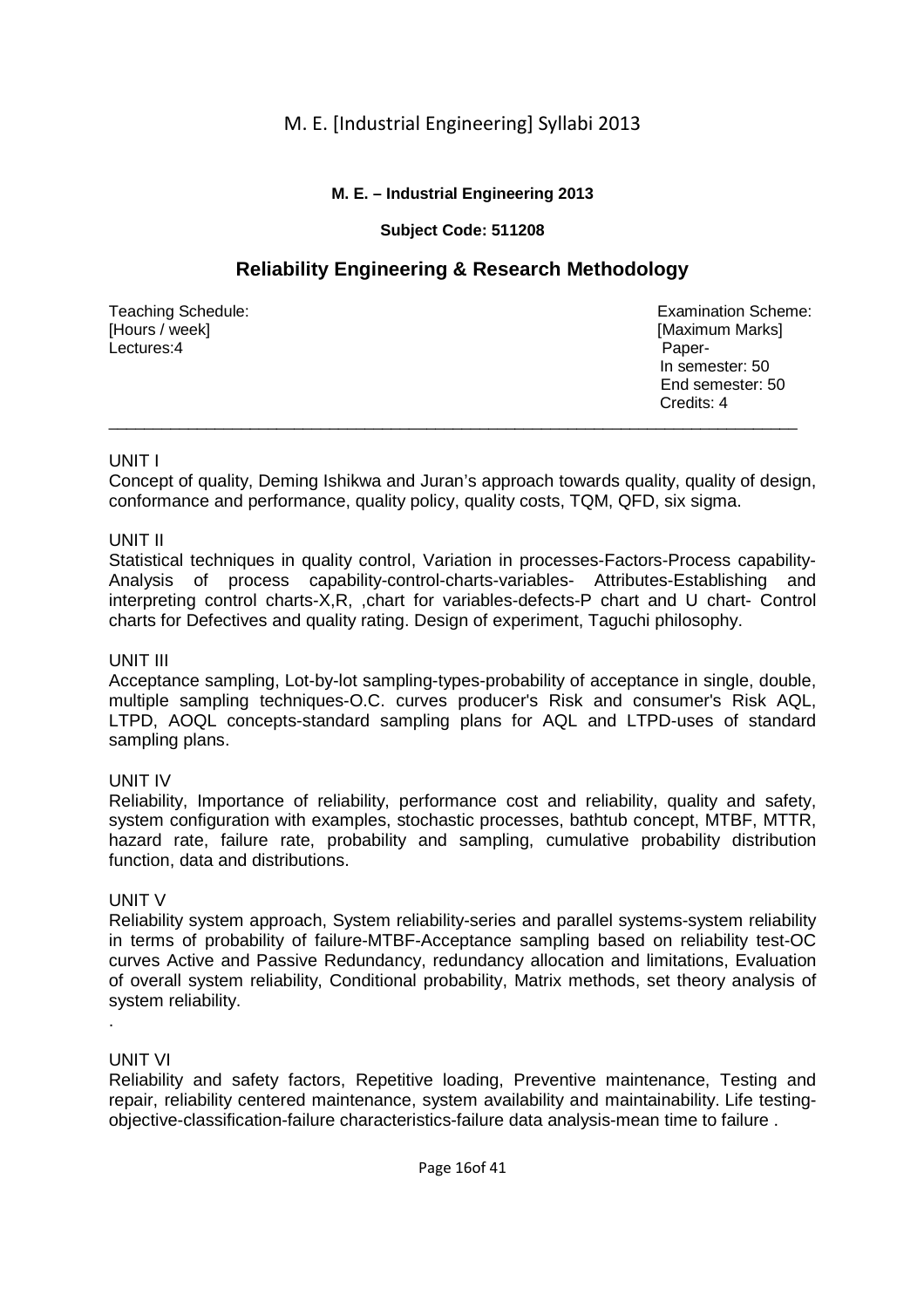- 1. Juran, Quality Control Handbook
- 2. Kaoru Ishikawa, Guide to Quality Control
- 3. Amtava Mitra, Quality Control and Improvement
- 4. Shrinath, Reliability Engineering
- 5 Basu S. K., Terotechnology -Reliability Engineering and Maintenance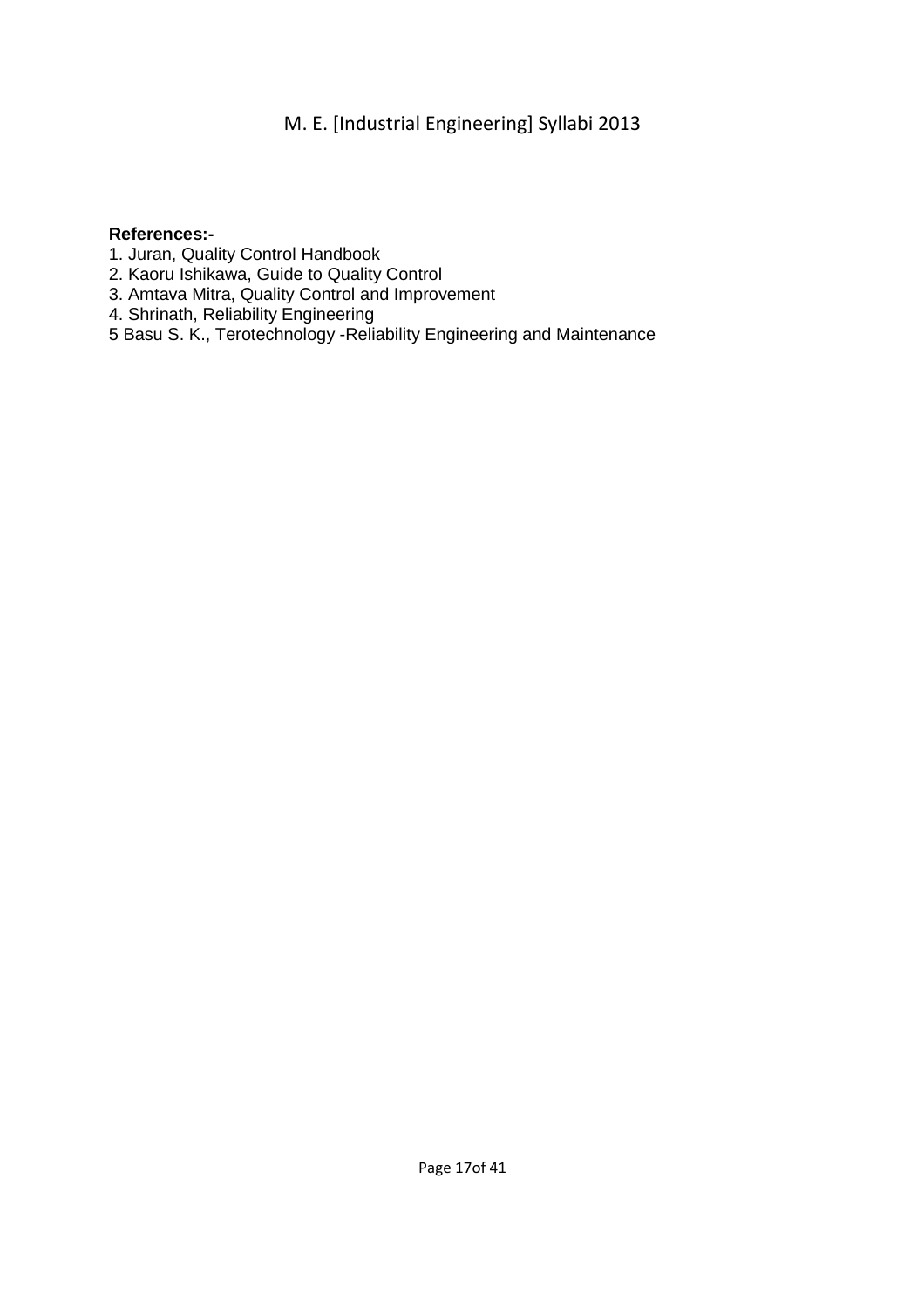## **M. E. – Industrial Engineering 2013 Subject Code: 511209 Costing and Finance**

[Hours / week] [Maximum Marks] **Lectures:4** Paper-

Teaching Schedule: Examination Scheme: In semester: 50 End semester: 50 Credits: 4

## Unit I

Costing, Significance of Costing for Engineers. Limitations of Financial Accounting, Corporate Objectives - Profitability and other objectives. Product Services and Market Mix. Elements of Cost – Material, Labour, Expenses. Overheads. Direct and Indirect Cost, Fixed and Variable cost, other classifications.

\_\_\_\_\_\_\_\_\_\_\_\_\_\_\_\_\_\_\_\_\_\_\_\_\_\_\_\_\_\_\_\_\_\_\_\_\_\_\_\_\_\_\_\_\_\_\_\_\_\_\_\_\_\_\_\_\_\_\_\_\_\_\_\_

## Unit II

Cost Allocation: Cost Accumulation and Allocation. Cost allocation of Service departments, Reciprocal Method, allotting cost from one department to other. Depreciation as a cost – various methods of calculation, Joint and by-product cost – Joint cost problems. Treatment of by-product costs. Decision making with joint products. Cost-Volume-Profit Analysis - Assumptions, determination of break-even point, CVP under multiple products.

## Unit III

Marginal Costing: Use of Marginal costing in decision-making. Activity Based Costing: Concept. Cost Drivers. Applications. Process Costing: Concept. Transfer Cost. Concept of by-products, scrap, waste, losses. Cost Control as a Management Tool: Standard Costing: concept. Development and use of Standard Costing. Budget and Budgetary Control, Variance Analysis. Target Costing.

## Unit IV

 Introduction: Finance Function – scope, Goals of Financial Management. Sources of Financial Information. Corporate Planning & Financial Management: Objectives & goals, Goals of Top Management, Capital Expenditure & Corporate Planning. Financial Forecasting & Cash Management, Financial Forecasting: Tools- pro-forma financial statement, Cash Budget, Reconciliation of pro forma financial statement & cash budget. Managing Cash: inflow & outflow. Investing surplus cash. Management of Short Term Finance: Working Capital Management, Accounts Receivable

Unit V

Tools of Financial Management - Funds Flow Analysis: Concept, Objectives. Technique of Funds Flow Statement. Ratio Analysis: Classification of Ratios: Structural group, Turnover group, Standards for Comparison; limitations of Ratio Analysis, Return on Investment an Integral Ratio. Cost-Volume-Profit Analysis: Mechanics of break-even Chart. Profit planning & breakeven Analysis. Margin of Safety. Operating & Financial Leverage: Effects of Leverages on Variability of Earnings, Leverage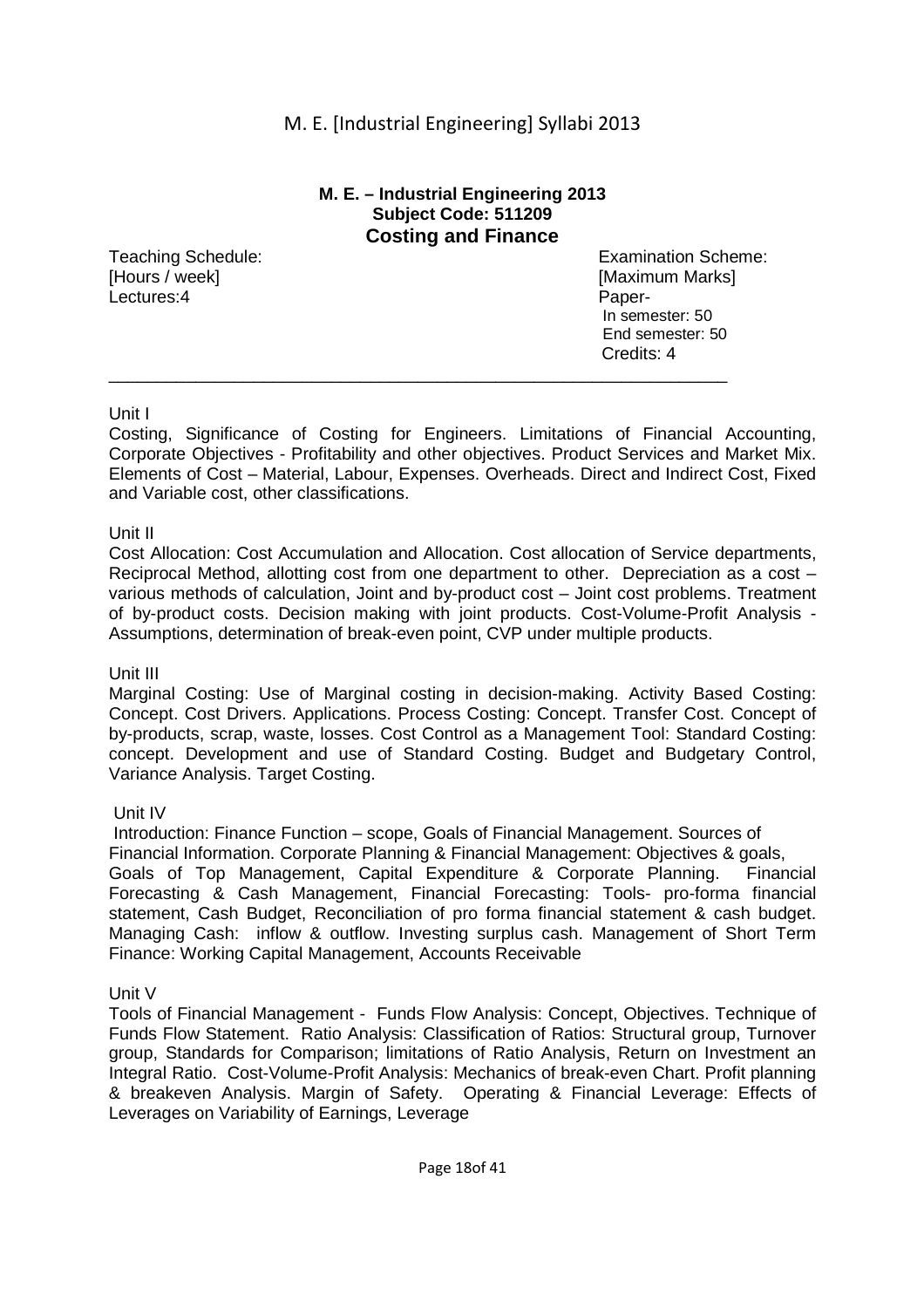Unit VI

Working Capital Management of Term Loans: Raising the Loans, Term Loan Appraisal, Security, Effective Negotiations, Allocation of Resources: Capital Budgeting-Control of Capital Expenditure, Evaluation Process-Payback approach, Accounting of Rate of Return, Present Value Method Vs Internal Rate of Return, Cost of Capital: Relevant Cost. Measurement of Cost of Capital, Cost of Debt, Preference Shares, Equity Shares. Internal Financing: Dividends Cost of Retained Earnings Concept.

## **References:**

1. Henry M. Steiner, Engineering Economic Principles

2. C. B. Gupta, Fundamentals of Business, Sultan Chand & Co.

3. P. A. Samualson, Economics, McGraw Hill International.

4. K. K. Dewett, Modern Economic Theory, Sultan Chand & Co.

5. S. C. Shukla, T. S. Grewal; Advanced Accounts, S. Chand and Sons, New Delhi

6. Bhar B. K.; Costing.

7. Prasad N. K.; Cost Accounting, Book Syndicate Pvt. Ltd., Calcutta

8. Colin Drury; Management and Cost Accounting, English Language Book Society, Chapman & Hall, London EC 4 P 4EE. [ISBN 0 412 34120 4]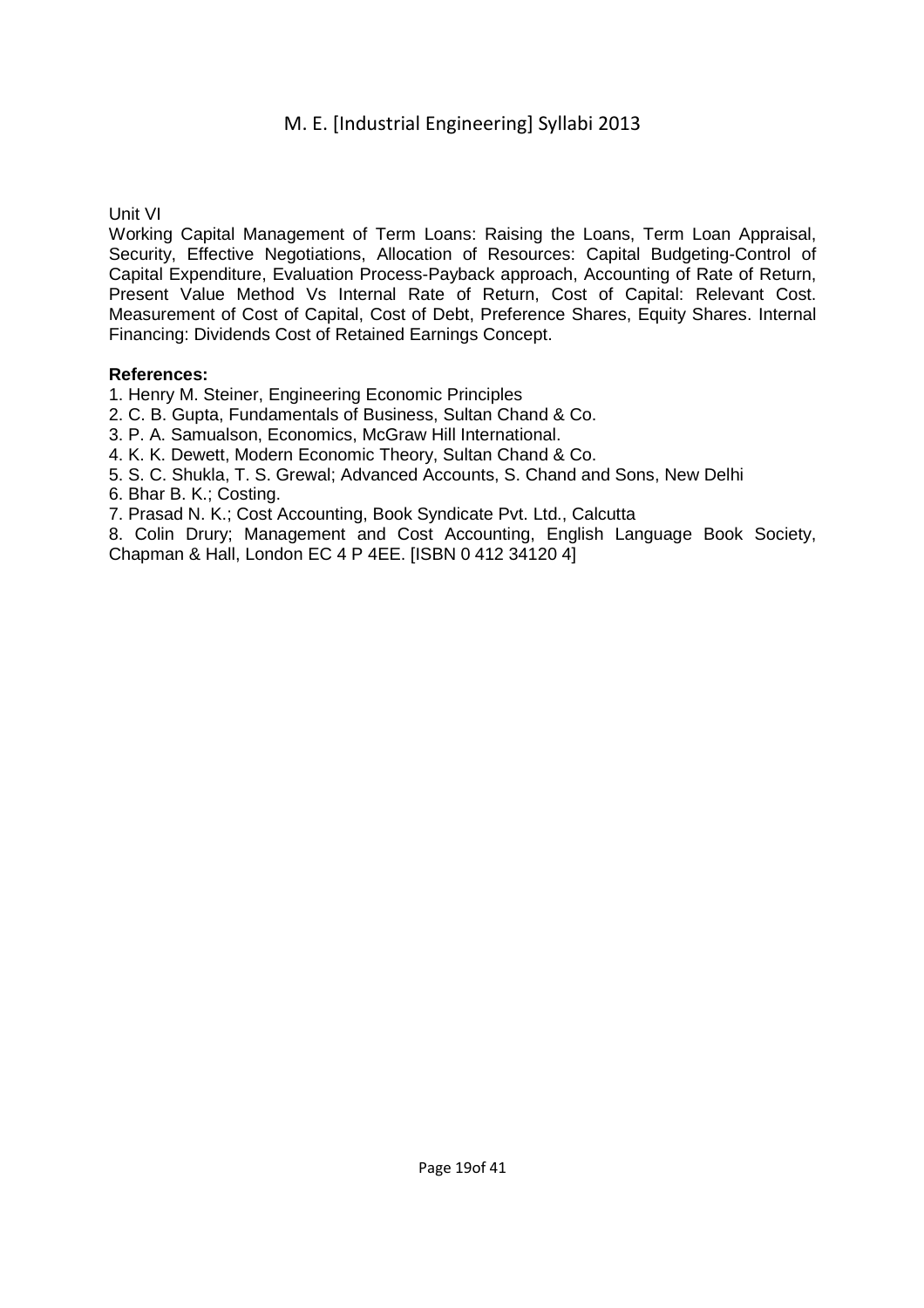#### **M. E. – Industrial Engineering 2013**

## **Subject Code: 511210 Productivity Management**

Lectures:4 Paper-

Teaching Schedule: Examination Scheme:<br>
Examination Scheme:<br>
Examination Scheme:<br>
Examination Scheme:<br>
Examination Scheme: [Maximum Marks] In semester: 50 End semester: 50<br>Credits: 4 **Credits: 4** Credits: 4

## UNIT I

Productivity concepts - Macro and Micro factors of productivity, Productivity benefit model, productivity cycle. Productivity measurement at International, National and Organisational level, Total productivity models.

\_\_\_\_\_\_\_\_\_\_\_\_\_\_\_\_\_\_\_\_\_\_\_\_\_\_\_\_\_\_\_\_\_\_\_\_\_\_\_\_\_\_\_\_\_\_\_\_\_\_\_\_\_\_\_\_\_\_\_\_\_\_\_\_\_\_\_\_\_\_\_\_\_\_\_\_\_\_

#### UNIT II

Productivity models, Productivity management in manufacturing and service sector. Productivity evaluation models, Productivity improvement models and techniques.

#### UNIT III

Principles of organizational transformation and re-engineering, fundamentals of process reengineering, preparing the workforce for transformation and reengineering, methodology, guidelines, DSMCQ and PMP model.

#### UNIT IV

Re- engineering process improvement model, PMI models, Edosomwan model, Moen and Nolan strategy for process improvement, LMICIP model, NPRDC model. Analytical and process tools and techniques, Information and communication technology, role of IT.

#### UNIT V

Re – engineering tools and implementation, Re-opportunities, process redesign - cases. Software methods in BPR - specification of BP, case study - Order, processing, user interfaces, maintainability and reusability.

#### UNIT VI

Productivity improvement techniques, Productivity management cycle, problems and prospects in Indian Industries; Application of conventional Industrial Engineering techniques for productivity improvement. Incentive Plans, Job Evaluation. Business Process reengineering. Quality Management- Evolution, Contributions of Juran, Deming, and Crossby; Quality control tools and techniques, Six Sigma, TQM, ISO Certification.

- 1. The new Manufacturing Architecture Mahadevan
- 2. Productivity Management Sumant
- 3. Reengineering the Business Corporation Micheal Hammer & Champy, Productivity Press
- 4. The Lean Thinking James Womack and Daniel Jones, Productivity Press
- 5. Toyota Production System Shigeo Shingo, Productivity Press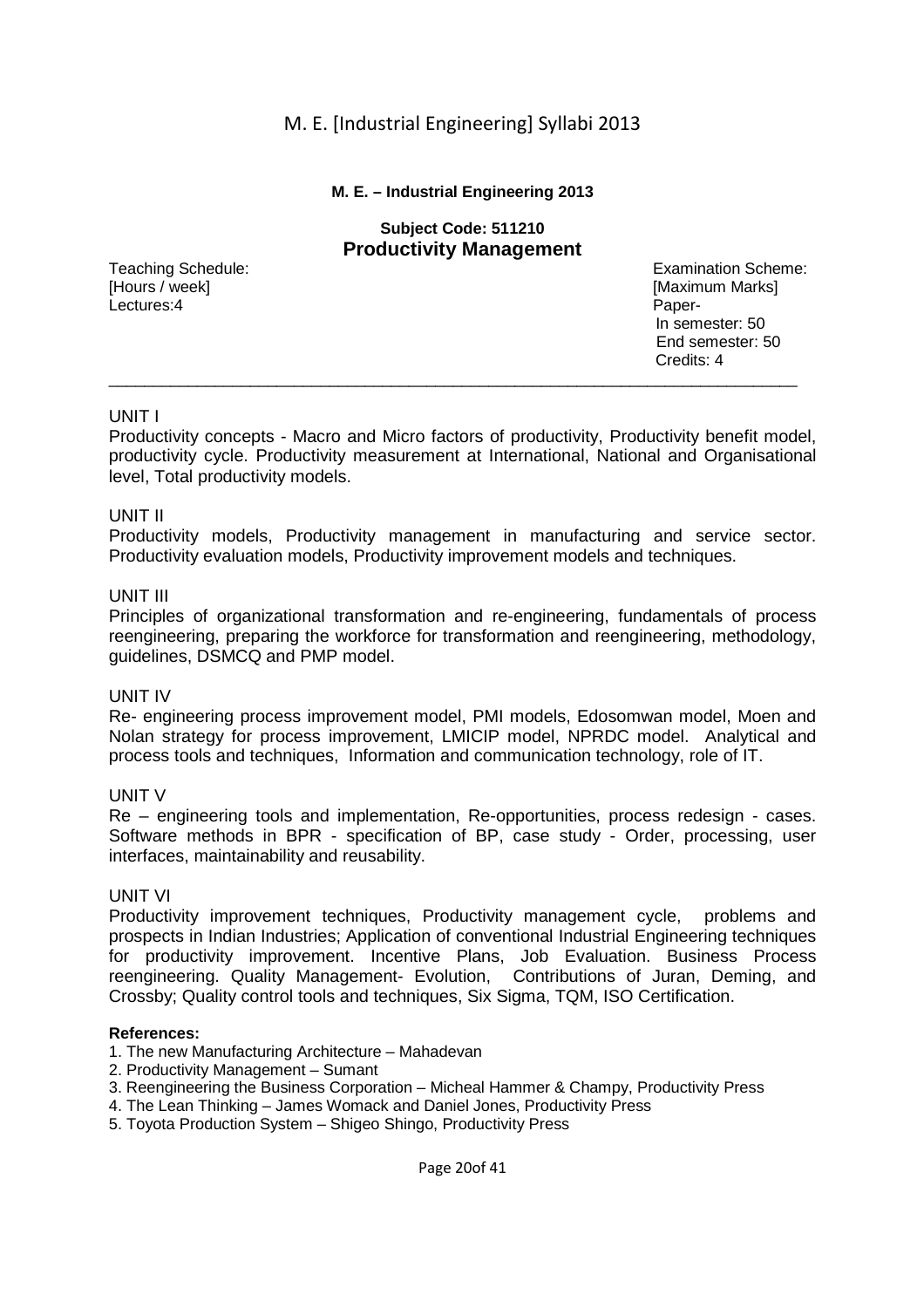#### **M. E. – Industrial Engineering 2013 Subject Code: 511211 A – Elective II**

## **Facilities Planning**

**Lectures:5** Paper-Credits: 5 In semester: 50

Teaching Schedule: Examination Scheme:<br>
[Hours / week] [Hours / week] [Examination Scheme: Examination Scheme: Examination Scheme: [Examination Scheme [Maximum Marks] End semester: 50 \_\_\_\_\_\_\_\_\_\_\_\_\_\_\_\_\_\_\_\_\_\_\_\_\_\_\_\_\_\_\_\_\_\_\_\_\_\_\_\_\_\_\_\_\_\_\_\_\_\_\_\_\_\_\_\_\_\_\_\_\_\_\_\_\_\_\_\_\_\_\_

## Unit I

Facilities planning and industrial engineers-An overview, Facilities planning and supply chain management, Facilities planning and Engineering economic analysis, Facilities location problems-application of various analytical approaches, single/multiple facility location problems, Discrete/continuous location problems, Quadratic assignment problems, minimax location problems and covering problems.

## Unit II

Facilities design problems-Structural design, layout design including computerized layout planning and handling system design. Warehouse Management,

## Unit III

 Application of classical industrial engineering concepts to facilities planning-Work system design including method study and ergonomics; Value engineering.

## Unit IV

Business Process Reengineering, Value added management, Management System Audit.

## Unit V

Appreciation of issues related to facilities planning in conventional and new manufacturing systems. Appreciation of issues related to facilities planning in the context of management of technology. Appreciation of the relationships between competitive strategies, building core competence and facilities planning,

## Unit VI

Facilities planning and TPM / TQM, Case studies using various concepts and techniques of Operations Research. Facilities planning in service sector. Role of SGA's like KAIZEN, QC and POKA YOKE in facilities planning.

## **References:**

1. R.L Francis and J.A White (1974), Facilities layout and location-An analytical approach, Prentice Hall Inc.

2. J.A Tomkins and J.A White (1984), Facilities Planning, John Wiley & sons.

3. M.E Porter (1985), Competitive Advantage, The Free Press.

4. D.K. Carr and H.J Johansson (1995), Best practices in Reengineering, McGraw Hill, Inc.

5. K.K.Humphreys (1991), Jelen's Cost and Optimization Engineering, McGraw Hill,International.

6. P.Cheekland (1981), Systems thinking, Systems Practice, John Wiley & sons.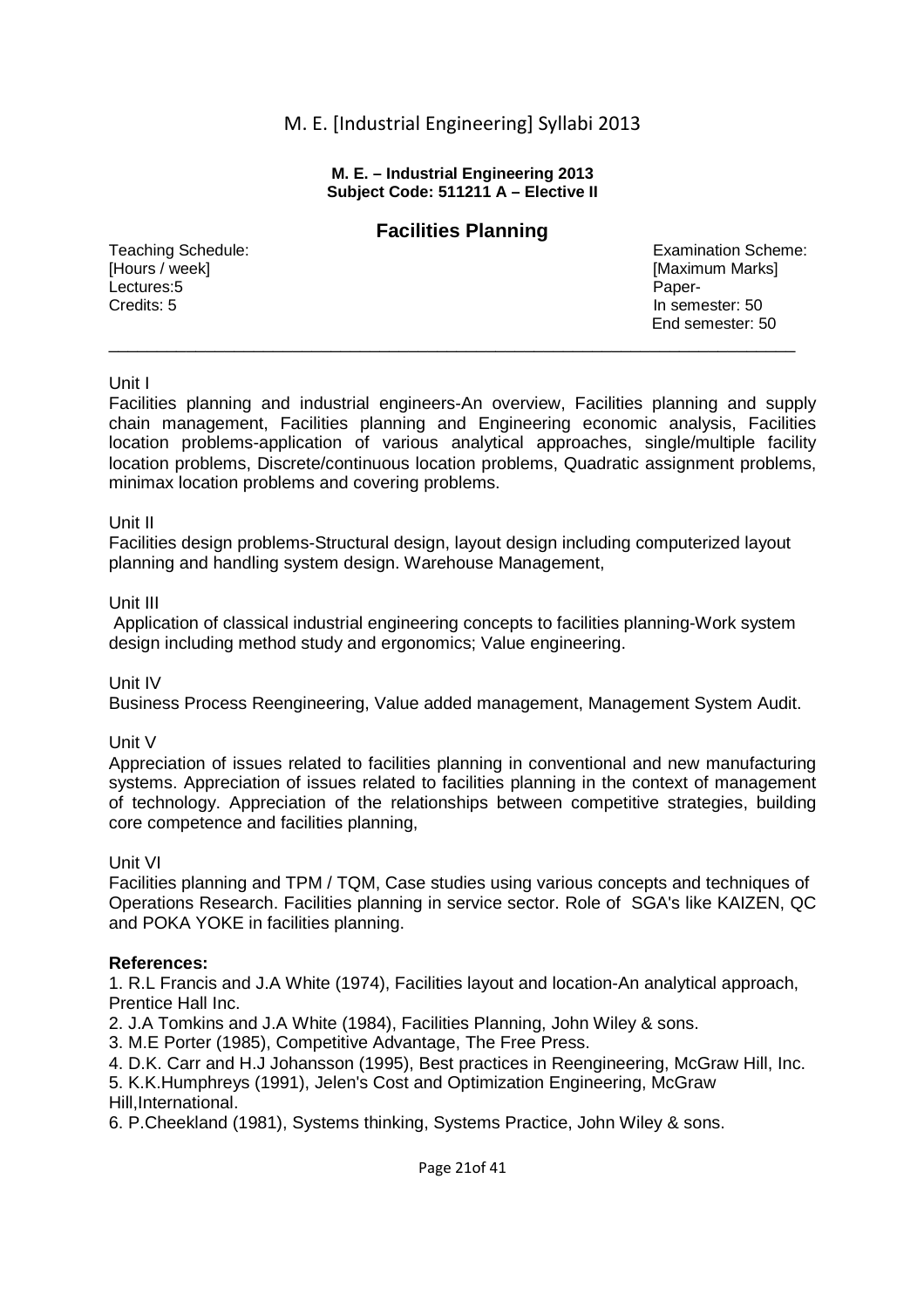## **M. E. – Industrial Engineering 2013**

## **Subject Code: 511211 B – Elective II**

# **Network and Project Management**

[Hours / week] **[Maximum Marks]** [Maximum Marks] **Lectures:5** Paper-Credits: 5 In semester: 50

Teaching Schedule: Examination Scheme: End semester: 50

## Unit I

Introduction to Networks, deriving networks on the basis of graph theory, Maximal flow minimal cut theorem, applications of networks in operations research.

\_\_\_\_\_\_\_\_\_\_\_\_\_\_\_\_\_\_\_\_\_\_\_\_\_\_\_\_\_\_\_\_\_\_\_\_\_\_\_\_\_\_\_\_\_\_\_\_\_\_\_\_\_\_\_\_\_\_\_\_\_\_\_\_\_\_\_\_\_\_\_\_\_

## Unit II

Various models in OR which can be solved using networks techniques.

## Unit III

Multi-terminal Maximal flows, Multi-terminal shortest paths. Multi commodity flows. Synthesis of networks. The general minimal cost flow problem, Minimal cost calculation, Network simplex Method.

## Unit IV

Matching problems and the bottleneck assignment problem. Application to vehicle routing problems.

## Unit V

Determination of size and schedules for transportation fleets. Synchronization of signalized interactions, Project Scheduling with resource constraints,

## Unit VI

Network flows in the economy, Input-output analysis.

## **References:**

1.A. Ravindran; Operations Research And Management Science Handbook; CRC Press, 2008

2. R. T. Rockafellar (1984), Network Flows and Monotropic Optimization, Wiley.

3. R. K. Ahuja, T. L. Magnanti, and J. B. Orlin (1993), Network Flows: Theory Algorithms and Applications, Prentice Hall.

4. M. S. Bazaraa, J. J. Jarvis, and H. D. Sherali (1990), Linear Programming and Network Flows, 2<sup>nd</sup> Edition, John Wiley, New York.

5. L. R. Ford, and D. R. Fulkerson (1962), Flow in Networks, Princeton University Press, Princeton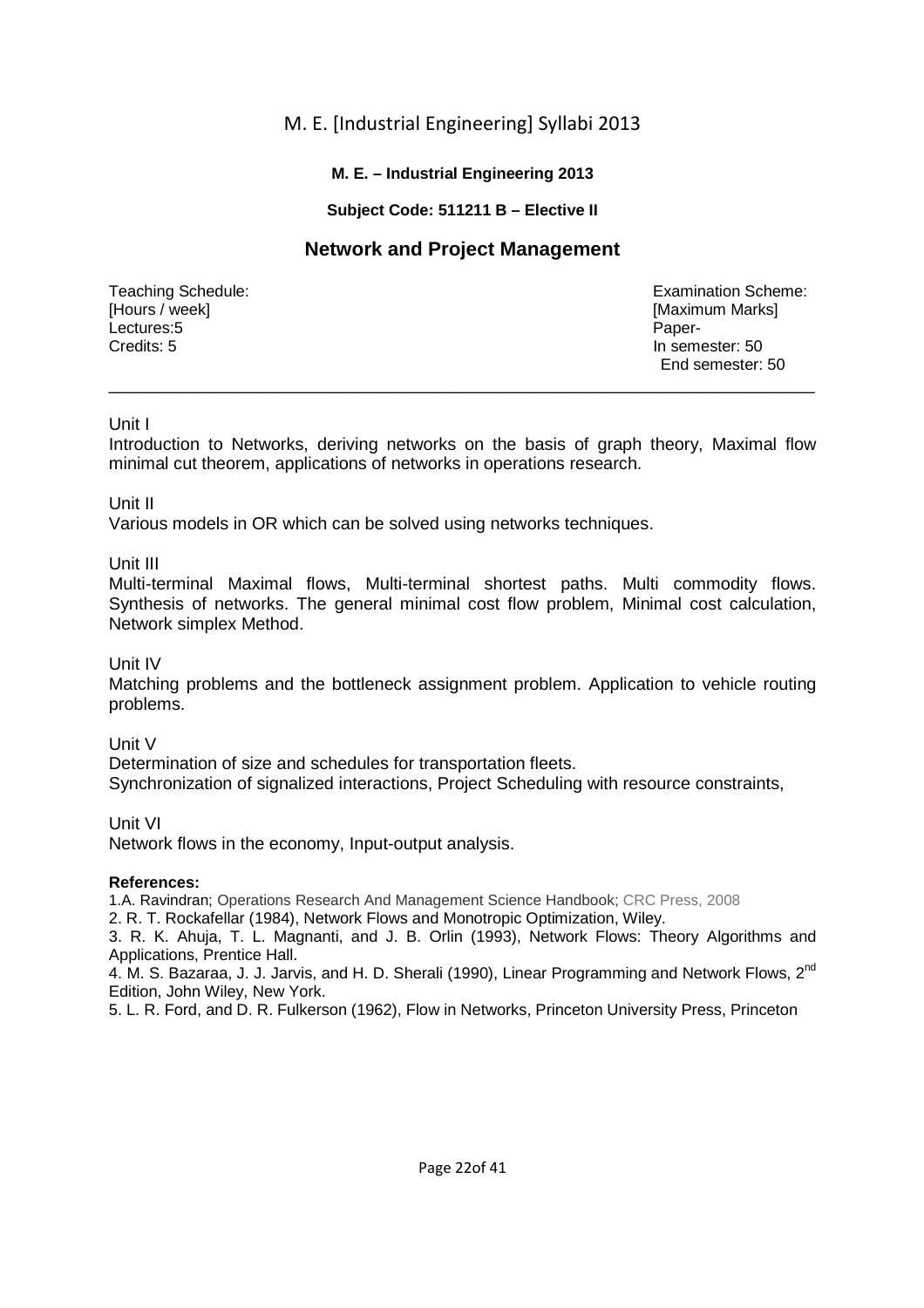#### **M. E. – Industrial Engineering 2013 Subject Code: 511211 C – Elective II Enterprise Resource Planning and Supply Chain Management**

[Hours / week] **[Maximum Marks]** [Maximum Marks] Lectures:5 Paper-Credits: 5 In semester: 50

Teaching Schedule: Examination Scheme: Examination Scheme: End semester: 50

## Unit I

Evolution of ERP – Removal of distance and time, paperless management, Concept of MRP1, MRP2, ERP 1, ERP 2. Introduction to ERP software like SAP, BAAN, ORACLE, Modules in ERP

\_\_\_\_\_\_\_\_\_\_\_\_\_\_\_\_\_\_\_\_\_\_\_\_\_\_\_\_\_\_\_\_\_\_\_\_\_\_\_\_\_\_\_\_\_\_\_\_\_\_\_\_\_\_\_\_\_\_\_\_\_\_\_\_\_\_\_\_\_\_\_\_

## Unit II

Logistics - Concept and significance - Distribution Strategies - Customer Service policies and Integrated Logistics Management. Transportation Alternatives - Railway, Road, Air, Waterways, Pipe Lines, Animals and Animal driven vehicles - Economics of transportation -

## Unit III

Applications of Quantitative Techniques - Transportation Models Distribution Network Planning system - Location - Number and size of facilities – Stocking Policies, Storage and handling capacities - Introduction to State and Central Warehouse Acts like Packaging Commodities Order under the Weights and Measures Act.

## Unit IV

Packaging - Principles, functions and types - Containerization - Concepts - Infrastructure - Customs Issues - Service Utilization Modes - Rail, Sea and Road. Role of Freight and Insurance in Logistics

Unit V

Concept of Supply Chain Management and its strategic role in the organization - Intra and Inter Organization Supply Chain, Designing of efficient supply chain policies - Bottlenecks and remedies

Unit VI

Integration of supply chain with corporate strategy - Cost efficiency across supply chain – Impact on Customer Service. Role of computer and IT in supply chain

- 1. Purchasing & Supply Management Dobler and Burt; McGraw-Hill, 1996
- 2. Strategic Logistics Management Lambert
- 3. Logistical Management The Integrated Supply Chain Process Bowersox
- 4. Logistics & Supply Chain Management Christopher
- 5. Supply Chain Management Sunil Chopra
- 6. Logistics & Supply Chain Management Raghuram
- 7. Supply Chain Management for 21st Century Sahay
- 8. The Weights and Measures Act.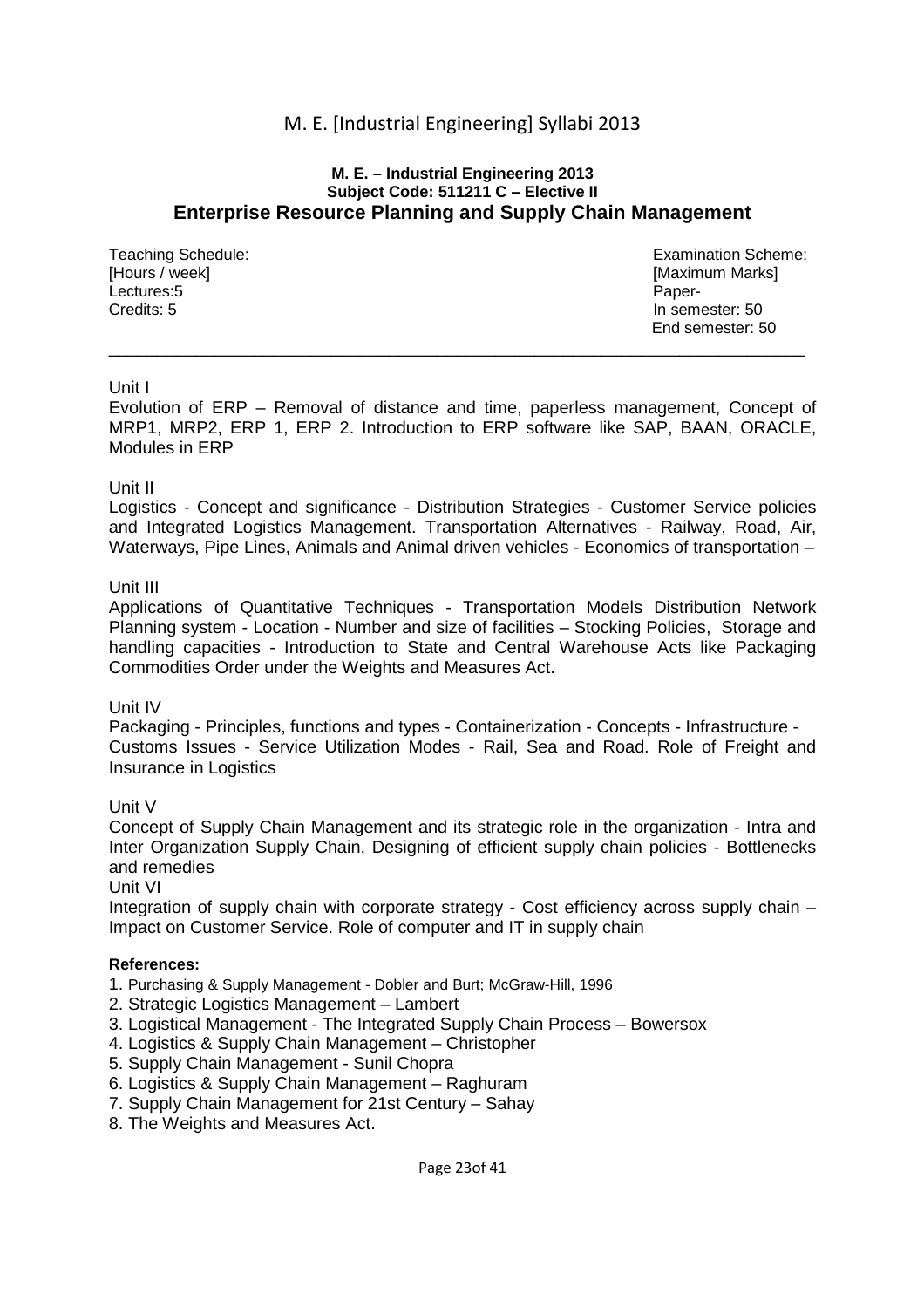## **M. E. – Industrial Engineering 2013**

## **Subject Code: 511211 D – Elective II**

# **Systems Engineering**

**Lectures:5** Paper-

Teaching Schedule: Examination Scheme: Examination Scheme: Examination Scheme: Examination Scheme: Examination Scheme: IN [Maximum Marks] In semester: 50 End semester: 50 **Credits: 5 Credits: 5** 

## Unit I

History and evolution of software engineering: software engineering as a discipline, Information systems and their ramifications.

\_\_\_\_\_\_\_\_\_\_\_\_\_\_\_\_\_\_\_\_\_\_\_\_\_\_\_\_\_\_\_\_\_\_\_\_\_\_\_\_\_\_\_\_\_\_\_\_\_\_\_\_\_\_\_\_\_\_\_\_\_\_\_\_\_\_\_\_\_\_\_\_\_\_\_\_\_\_

## Unit II

Software development life cycles: waterfall, prototyping, incremental, spiral, concurrent, reuse, and formal models.

## Unit III

Requirement analysis, user requirements, functional and non-functional requirements, tools for requirement analysis, document flow charts, decision tables, data flow diagrams, data dictionaries, Tools for analysing real time systems, Use case diagrams, system sequence diagrams, CRC card,

## Unit IV

Software requirement specification, Software design: the design process, function-oriented design, data base oriented design, object oriented design, data base design, user interface design, output design. Coding: Code documentation, data declaration, statement construction, guidelines for input/output, efficiency with regard to code, memory and input/output.

## Unit V

Testing: Unit testing, black box and white box testing, program flow graphs, test cases, integration testing, top-down and bottom-up testing, validation testing, alpha and beta testing, system testing, security testing, performance testing.

## Unit VI

Maintenance: software reliability, availability, and maintainability, Reliability models. Legal Issues; Hardware and Software Acquisition procedures.

## **References:**

1. Software Engineering: Roger S. Pressman, Prentice Hall, 5th Edition.

2. Systems Engineering: Davis and Olson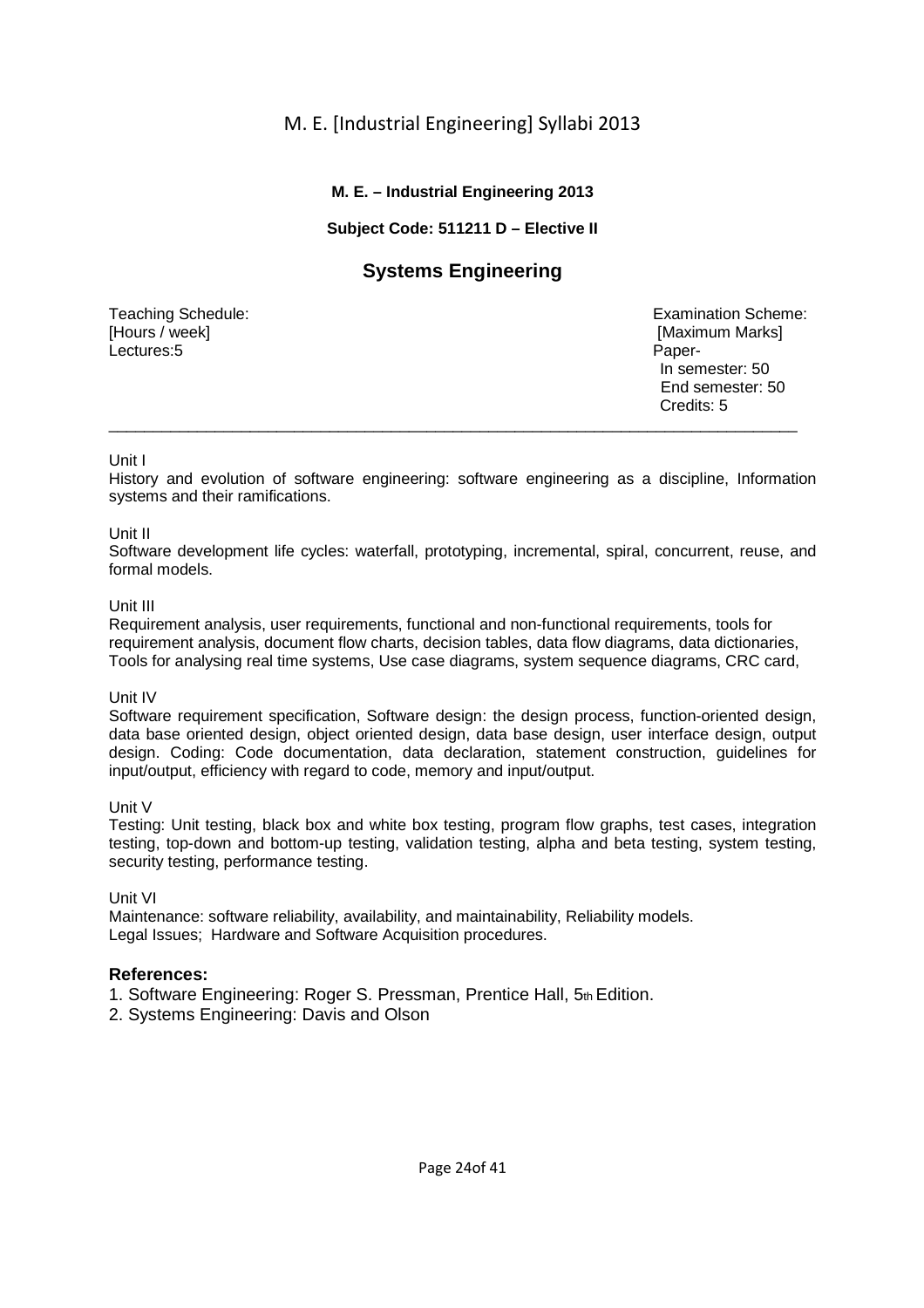# **M. E. – Industrial Engineering 2013**

# **Subject Code: 511212**

# **Lab Practice II**

[Hours / week] [Maximum Marks] Practical: 4 TW: 50

Teaching Schedule: Examination Scheme: Oral: 50 Credits-5 \_\_\_\_\_\_\_\_\_\_\_\_\_\_\_\_\_\_\_\_\_\_\_\_\_\_\_\_\_\_\_\_\_\_\_\_\_\_\_\_\_\_\_\_\_\_\_\_\_\_\_\_\_\_\_\_\_\_\_\_\_\_\_\_\_\_\_\_\_\_\_\_\_

During these 4 hours per week, student is expected to undertake two assignments each from the three compulsory subjects and one assignment each from the two elective subjects. Performance will be evaluated both on the basis of submission and oral. The assignment topics are as follows:

Reliability Engineering:

- 1. Deming Ishikwa and Juran's approach towards quality
- 2. Statistical techniques in quality control
- 3. MTBF, MTTR, hazard rate, failure rate, probability and sampling,

Costing and Finance:

- 1. Preparation of costing of a product or service
- 2. Application of Marginal Costing in decision making
- 3. Analysis of annual results of an organisation

Productivity Management:

- 1. Productivity evaluation model
- 2. Re- engineering process improvement model
- **3.** Application of conventional Industrial Engineering techniques for productivity improvement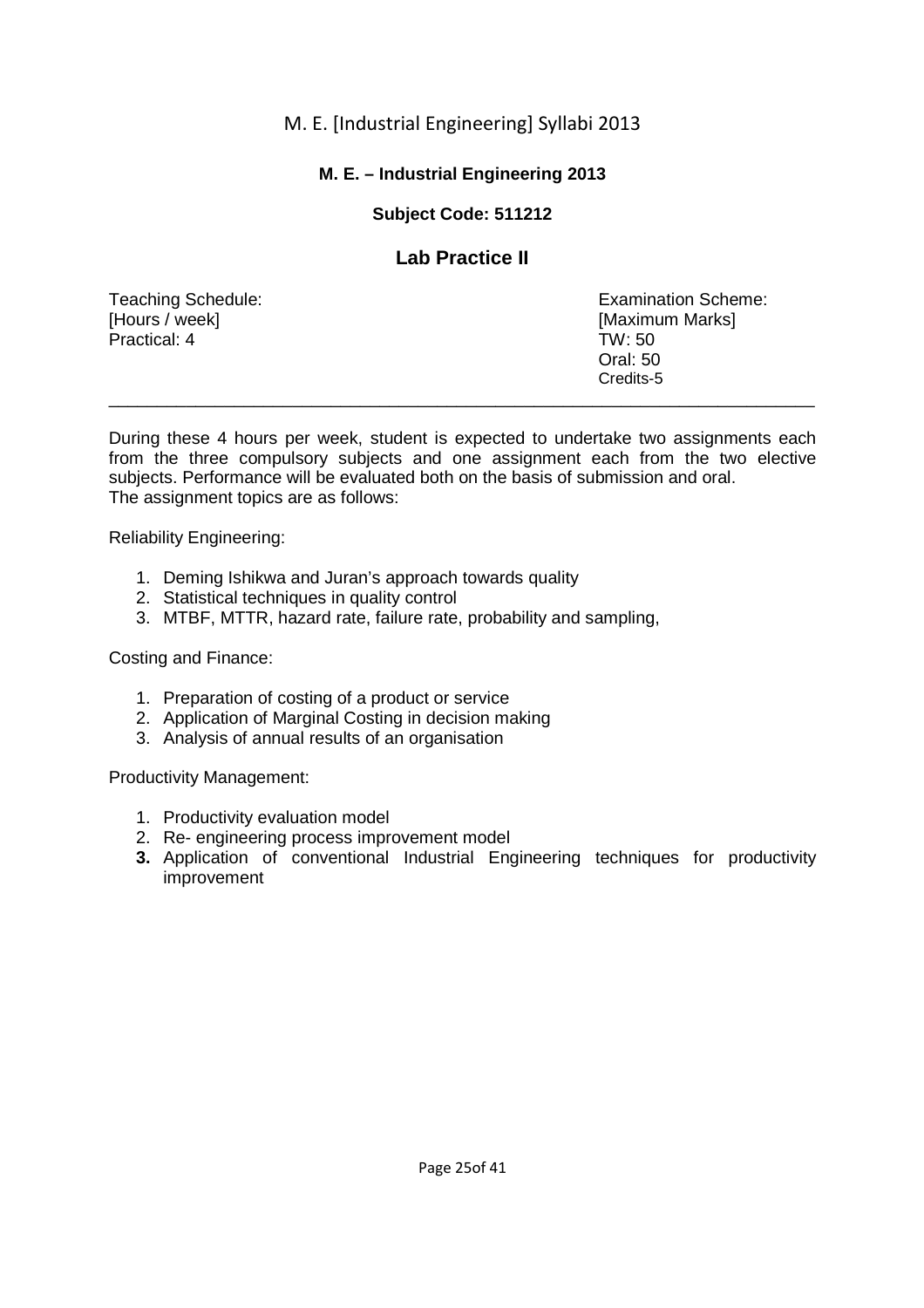## **M. E. – Industrial Engineering 2013**

## **Subject Code: 511213**

|                    | Seminar I                  |
|--------------------|----------------------------|
| Teaching Schedule: | <b>Examination Scheme:</b> |
| [Hours / week]     | [Maximum Marks]            |
| Practical: 4       | TW:50                      |
|                    | Oral: 50                   |
|                    | Credits:4                  |

A student is expected to select a topic relevant to any area of Industrial Engineering, but the topic should not be directly related to any of the subjects being covered in this semester. The seminar should be either based upon research material published elsewhere or on case studies.

\_\_\_\_\_\_\_\_\_\_\_\_\_\_\_\_\_\_\_\_\_\_\_\_\_\_\_\_\_\_\_\_\_\_\_\_\_\_\_\_\_\_\_\_\_\_\_\_\_\_\_\_\_\_\_\_\_\_\_\_\_\_\_\_\_\_\_\_\_\_\_\_\_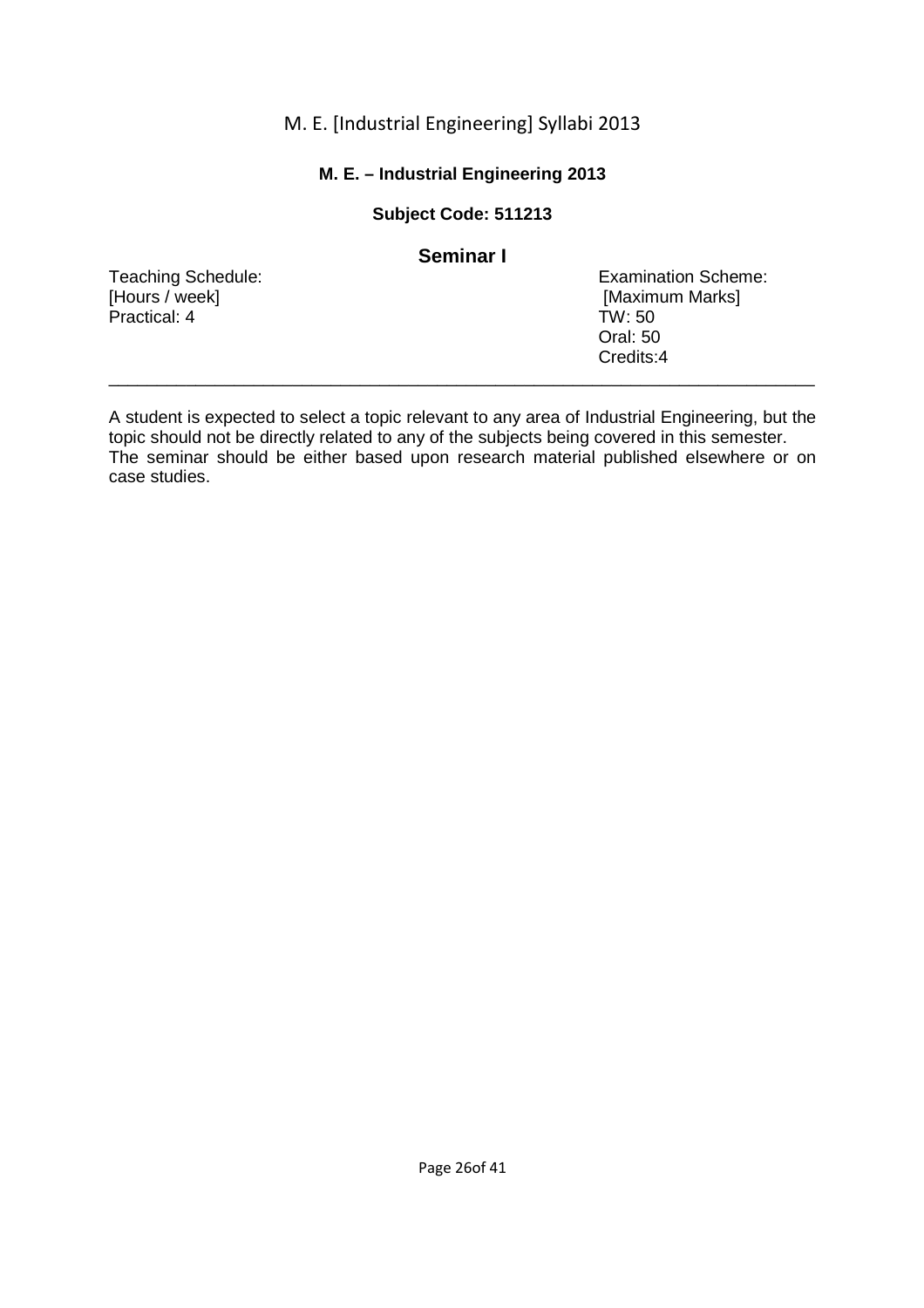## **M. E. – Industrial Engineering 2013**

## **Subject Code: 611201**

# **Organizational Behavior**

Lectures:4 **Paper-**

Teaching Schedule: Examination Scheme:<br>
[Hours / week] [Maximum Marks] [Maximum Marks] In semester: 50 End semester: 50 **Credits-4 Credits-4** 

#### Unit I

Necessity of organizational changes and managing changes in order to make the organization competitive,

\_\_\_\_\_\_\_\_\_\_\_\_\_\_\_\_\_\_\_\_\_\_\_\_\_\_\_\_\_\_\_\_\_\_\_\_\_\_\_\_\_\_\_\_\_\_\_\_\_\_\_\_\_\_\_\_\_\_\_\_\_\_\_\_\_\_\_\_\_\_\_\_\_\_\_\_\_\_\_\_

#### Unit II

Organizational change, dilemma of change, pressure for change, Types of changes, force field analysis, change process, resistance to change, overcoming the resistance to change, theories of change

#### Unit III

Organizational Development and Behavior, definition, characteristics, objectives and values, management development and process

Unit IV

Sensitivity training, T groups, team building, survey feedback, grid training Testing: Unit testing, black box and white box testing, program flow graphs, test cases,

#### Unit V

Integration testing, top-down and bottom-up testing, validation testing, alpha and beta testing, system testing, security testing, performance testing.

## Unit VI

MBO Techniques, system 4 – management, Process consultation, case studies

#### **References-**

1. Organisational Behavior – Fred Luthans, McGraw Hill Publication

- 2. Organisational Behavior Hellrigel, Solcum, Woodman, South Western Publication
- 3. Organisational Behavior Robbins S.P., Prentice Hall Publication
- 4. Organisational Behavior Luthans, Fred, McGraw Hill Publication
- 5. Organisational Development and Change Cummings and Worley, South Western Publication
- 6. Organisational Development W.L. French, Pearson Education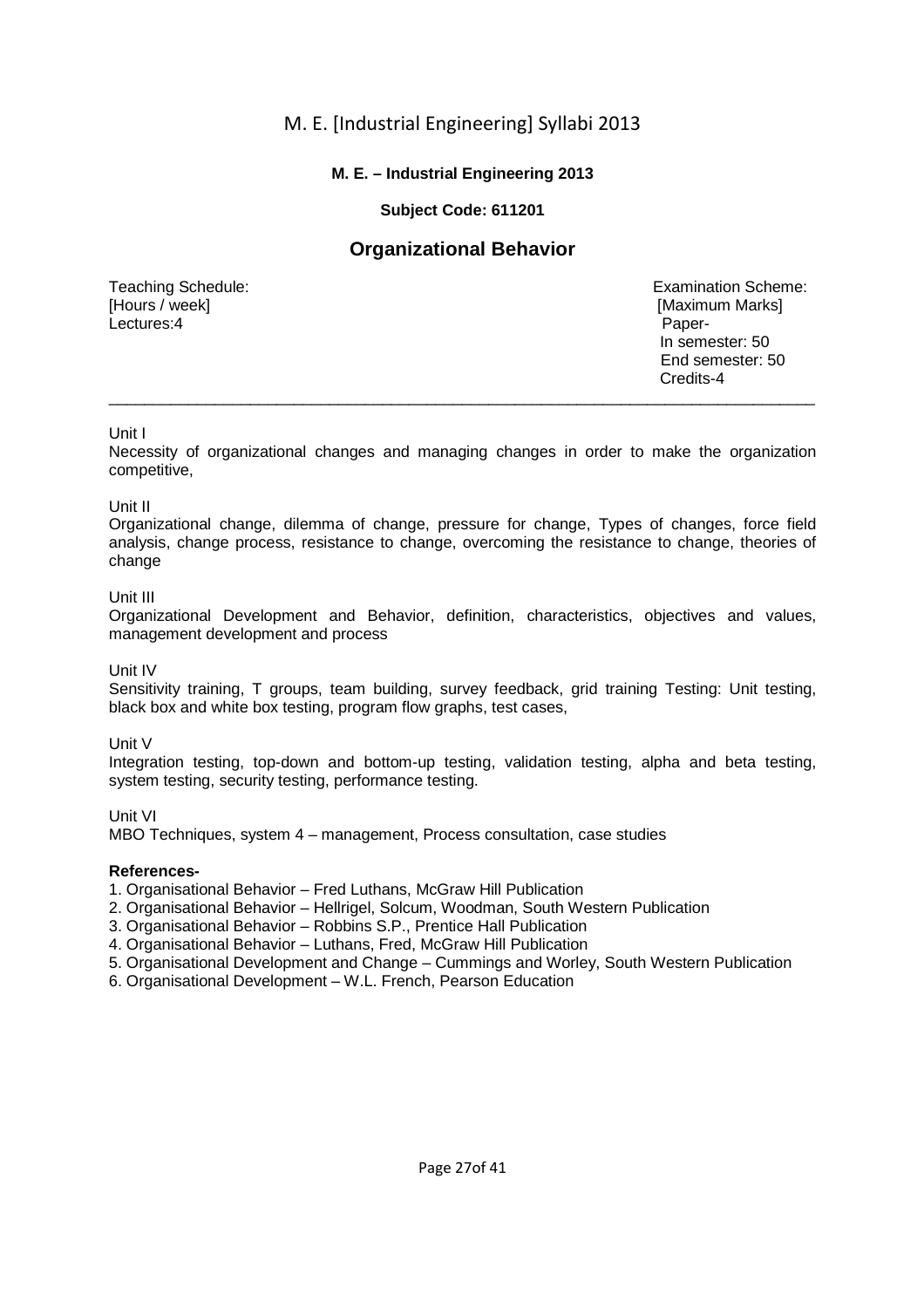## **M. E. – Industrial Engineering 2013**

## **Subject Code: 611202**

## **Operations Management**

Lectures:4 Paper-

Teaching Schedule: Teaching Schedule: Examination Scheme: Examination Scheme: Examination Scheme: Formulation Scheme: Examination Scheme: Formulation Scheme: Formulation Scheme: Formulation Scheme: Formulation Scheme: Form **[Maximum Marks]**  In semester: 50 End semester: 50 **Credits-4 Credits-4** 

#### Unit I

History and development of Manufacturing Management - Contribution of various pioneers beginning from Division of Labour to Quality Revolution and Environmental Control

\_\_\_\_\_\_\_\_\_\_\_\_\_\_\_\_\_\_\_\_\_\_\_\_\_\_\_\_\_\_\_\_\_\_\_\_\_\_\_\_\_\_\_\_\_\_\_\_\_\_\_\_\_\_\_\_\_\_\_\_\_\_\_\_\_\_\_\_\_\_\_\_\_\_\_\_\_\_\_\_

#### Unit II

 Operations Management an integrated approach, Operations Management an integrated approach Concurrent Engineering, Product Development Life Cycle, Types of production systems, Plant location – analysis, Plant Layout – Types & Techniques

#### Unit III

 Production Planning & Control, Concept of Production planning, Production scheduling techniques, Introduction to Production Planning & Control - Scheduling - Gantt Charts - Documentation – Production Work Order, Line Balancing technique, Intro to PERT/CPM, Maintenance planning, Concept of TPM, 5S, OEE

#### Unit IV

Manufacturing Management - Nature, Scope, Importance and Functions, Methods of Manufacturing - Project / Jobbing, Batch Production, Flow / Continuous Production, Process Production - Characteristics of each method, Plant Location - Importance - Factors affecting location - Factory Building - Plant Layout - Installation of facilities

#### Unit V

Introduction to PERT / CPM - Importance in Manufacturing Management - Network Crashing Maintenance Management - Importance and types of maintenance - Maintenance Planning - Spare Parts Management - Equipment Replacement problem,

#### Unit VI

Inspection - Cent percent Inspection, Sample Inspection, Operation Characteristics Curves, Statistical Quality Control - Control Charts - X-R Charts, Process Capability, Work Measurement, Allowances, Methods of Remuneration, Time Based and Efficiency Based - Incentive Schemes - Individual (Halsey, Rowan and Taylor) and Group Incentive Schemes

- 1. Operations Management, 5th Ed. Krajewski
- 2. Production & Operations Management Chary, McGraw Hill Publications,
- 3. Production & Operations Management Chase, Pearson Publications
- 4. Production & Operations Management Panneerselvam, McGraw Hill Publications,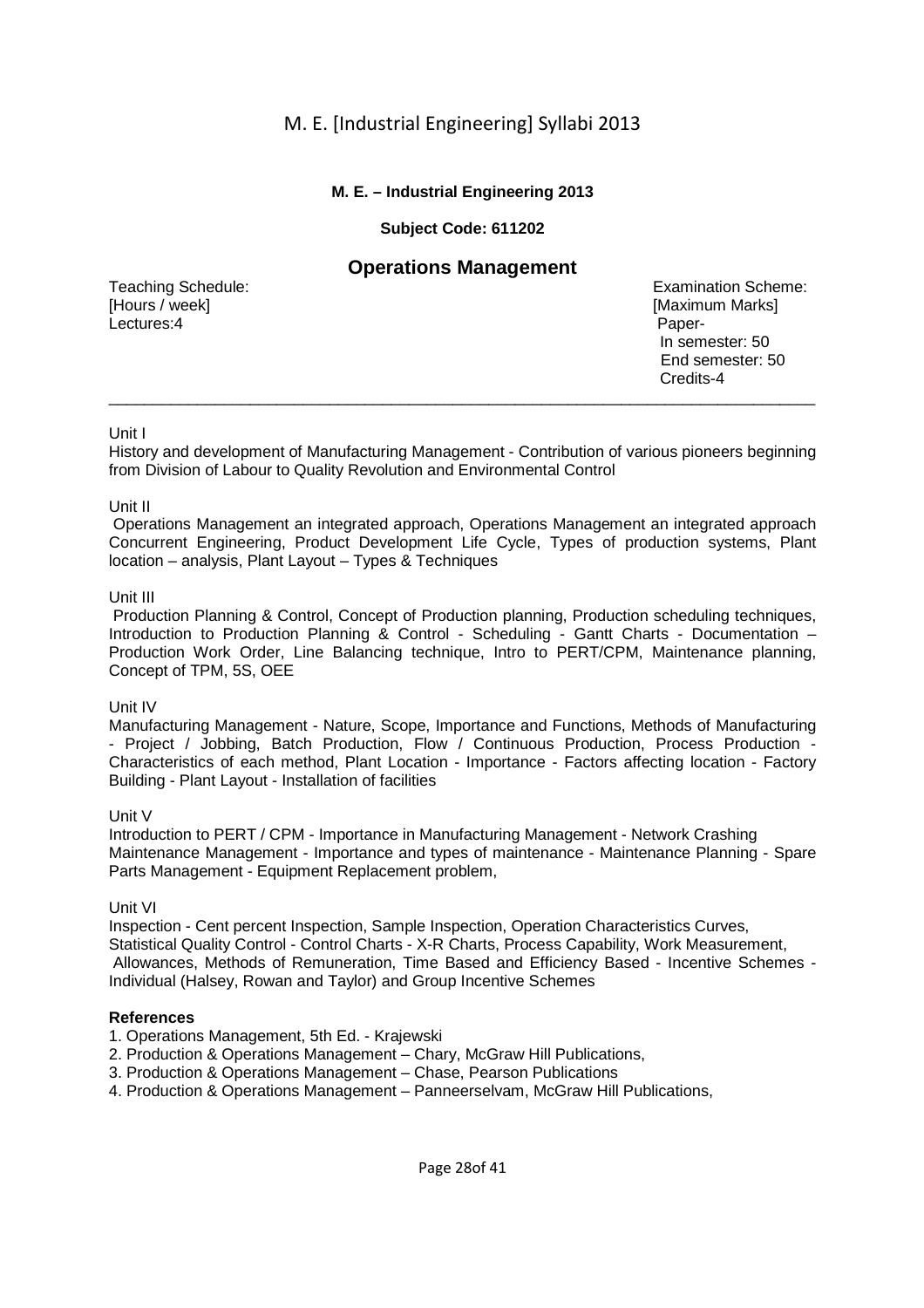## **M. E. – Industrial Engineering 2013**

## **Subject Code: 611203 A – Elective III**

|                    | <b>Human Factors Engineering</b> |
|--------------------|----------------------------------|
| Teaching Schedule: | <b>Examination Scheme:</b>       |
| [Hours / week]     | [Maximum Marks]                  |
| Lectures:5         | Paper-                           |
| Credits: 5         | In semester: 50                  |
|                    | End semester: 50                 |

#### Unit I

Introduction to Human Factors, A. Human criteria's, human physical activities, features of the human body, Measures of physiological functions such as: energy expenditure, gross body activity, local muscular activity, work load, work efficiency, work and rest. Type of movements of body members. manual material handling (MMH), Performance criteria for physical activity such as: Strength  $\&$ endurance, speed of movements, accuracy of movements

\_\_\_\_\_\_\_\_\_\_\_\_\_\_\_\_\_\_\_\_\_\_\_\_\_\_\_\_\_\_\_\_\_\_\_\_\_\_\_\_\_\_\_\_\_\_\_\_\_\_\_\_\_\_\_\_\_\_\_\_\_\_\_\_\_\_\_\_\_\_\_\_\_

#### Unit II

Applied Anthropometry and Work Space design, Introduction to anthropometry, use & principles of anthropometry data, work spaces, work space envelopes for seated persons, design of work spaces such as: work surface height, seated & standing, principles of seat design, workplace design.

Design and Displays: Information input & processing, visual displays of static & dynamic information. Auditory, textual & olfactory displays, general location of controls & displays within workspace, concept of visibility, Physical space & arrangement, principles of arrangement of component, Functions of controls, types of controls, factors in control design, design of specific hand operated controls, foot controls and special control devices.

## Unit III

Working Conditions, Illumination: Color systems, energy consideration, Atmospheric conditions: Measurement of thermal variables, wet-bulb globe temperature, heat stress index, heat index, wind chill index, Noise: Physiological effect of noise on performance, noise exposure limits, Effect of lighting on performance. Physiological effect of heat & cold on performance, Noise controls.

## Unit IV

Energy Expenditure, Muscle mechanism, BMR, Heart Rate variations, Oxygen consumption, Rest Allowances, Rate of energy expenditure, Manual Material Handling Capacity determination, Effect of environmental conditions and work design on Energy Expenditure Unit V

Ergonomics and Work Organization, Human factors applications in system design, characteristics of system design, human factors data for interface design, ergonomic safety & health management, Case studies of ergonomically designed product.

- 1. ILO, Introduction to Work study
- 2. Curie R. M. & Faraday, Work study
- 3. M. S. Sanders and Ernest J. McCormick, Human Factors Engineering and Design. McGraw Hill
- 4. E Grad jean, Fitting Task to the Man.
- 5. The Factories Act, 1948.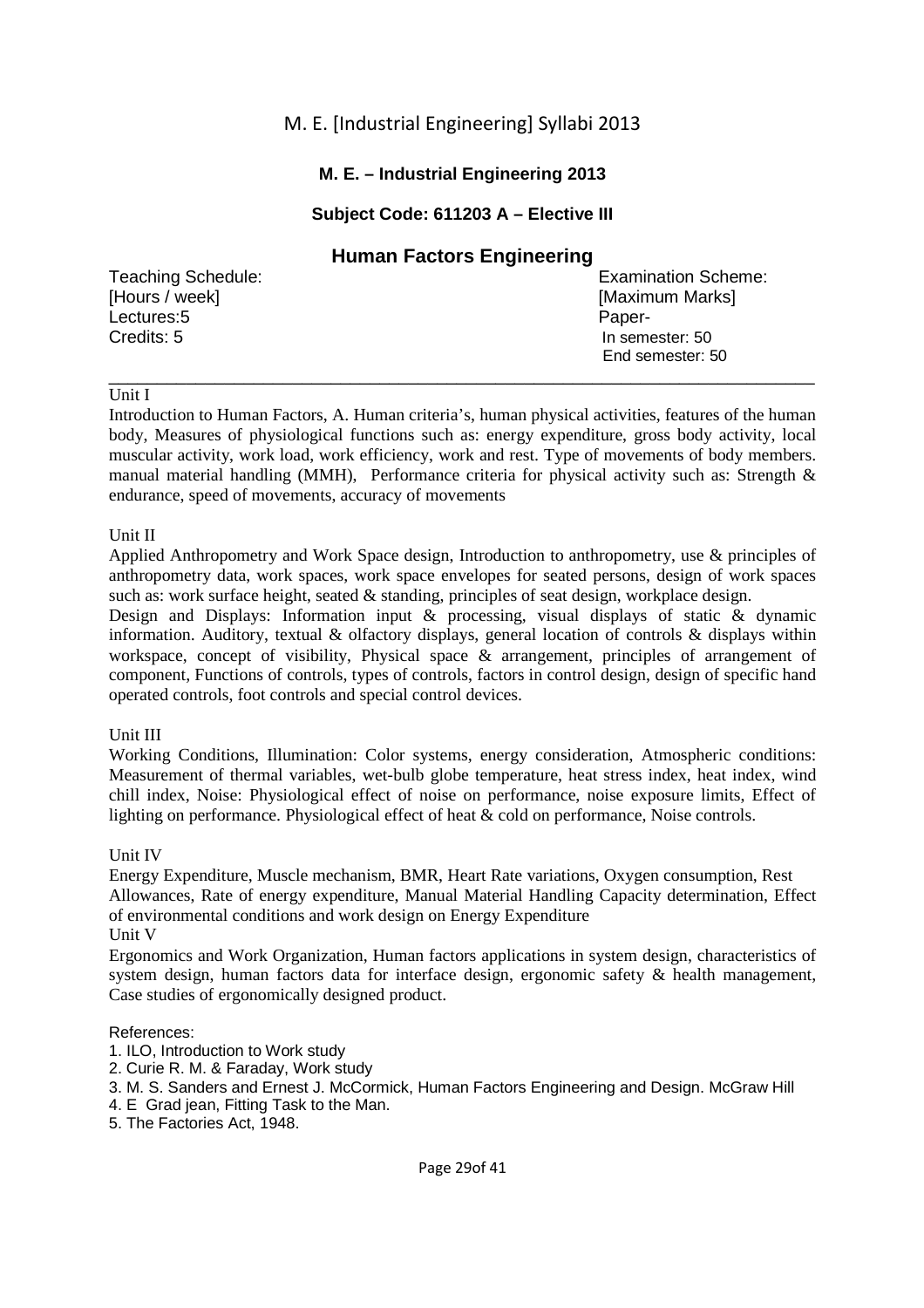## **M. E. – Industrial Engineering 2013 Subject Code: 611203 B – Elective III Process Planning and Manufacturing Engineering**  Teaching Schedule: Examination Scheme: [Hours / week] [Maximum Marks] Lectures:5 Paper-

Credits: 5 In semester: 50

End semester: 50

#### Unit I

Introduction to metal casting, types of patterns, their materials and allowances. Types of Moulds, Elements of Gating systems and Risers and their design, Cupola and its operation, Casting Processes, casting defects, their causes and remedies. Welding: Introduction and classification of welding processes, welding terms (terminology), general principles, welding positions, joint design and filler metals. Introduction to different Welding Processes.

\_\_\_\_\_\_\_\_\_\_\_\_\_\_\_\_\_\_\_\_\_\_\_\_\_\_\_\_\_\_\_\_\_\_\_\_\_\_\_\_\_\_\_\_\_\_\_\_\_\_\_\_\_\_\_\_\_\_\_\_\_\_\_\_\_\_\_\_\_\_\_\_\_\_\_\_\_

#### Unit II

Machining Processes, Lathe machine and its operations, Milling Machine and its operations, Drilling machine and its operations, Shaper, planer and Slotting machine and it's operations, Grinding Machines and Press working, Material Forming - Classification of metal forming processes, hot and cold working processes- their advantages and disadvantages. Introduction to material forming processes like Rolling, Forging, Extrusion, Tube and Wire Drawing, Sheet metal working.

#### Unit III

Product Engineering, Concept of a product – Its elements, units, subassemblies and assemblies, scope of product engineering function, Flow charts of assemblies, Product analysis and planning: Design for Manufacturing and assembly (DFMA).Product selection and criteria of Product acceptability based on market research.

#### Unit IV

Process Engineering, Organizational activities, functional activities, relation with other departments, classification of processes, manufacturing operations, operational elements - machining, handling, setting, inspection and approach for selecting and planning a process: determining machining sequences - criteria, classification of operations and manufacturing sequence, criteria for analysis for selection of best process. Selection of proper Equipment, Process capability of Equipments, prime accuracies and producible accuracies of Equipments,

#### Unit V

Factors influencing make or buy decisions, relation between Process selection and Machine selection, basic factors in machine selection in terms of cost and design factors. Determining machining conditions and computing manufacturing times. Selection of Tooling, Factors affecting selection of Tooling, commercial tooling, special tooling, selection of Tools: jigs, fixtures, gauges, form tool in relation to process selected .Use of multi-tooling set up, tooling economics as applied to Process Engineering. Stock preparations and blank selection with material estimates.

#### Unit VI

Process Sheet design, Study of the parts to be processed, Logical design of a process plan, stock preparations, blank selection with material estimates, Selection of datum features, identification of machining surfaces, incorporation of dimensions including tolerance analysis, selection of machining methods with time estimates and time standard for each operation, Process Picture sheet including process symbols, processing dimensions. Process sheet design for complete manufacturing part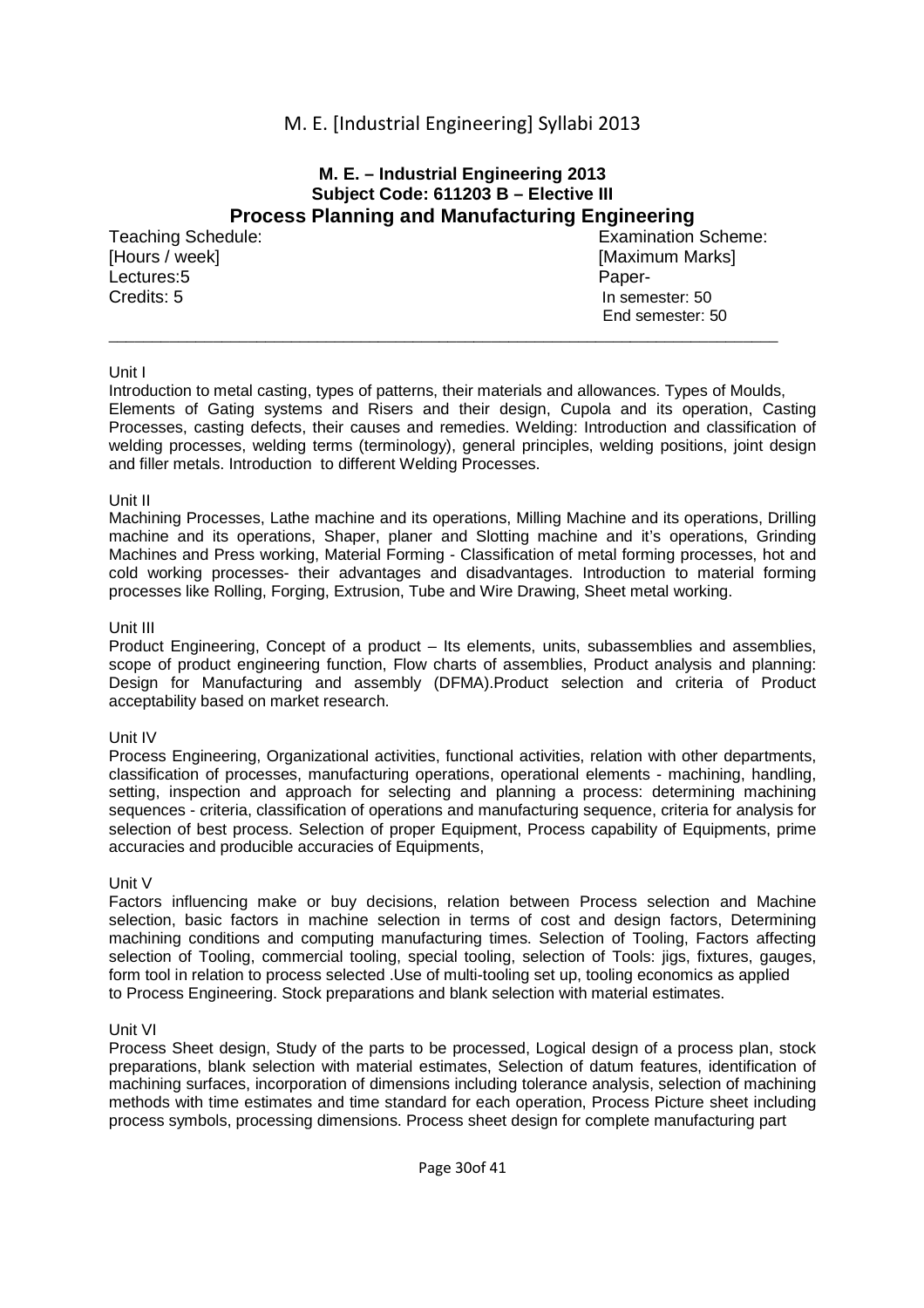- 1. R.K Jain, Production Technology, Khanna Publication.
- 2. O.P. Khanna, Production Technology, Dhanpat Rai Publication.
- 3. Kalpacjian, Manufacturing Technology.
- 4. Dieter, Mechanical Metallurgy
- 5. P.N. Rao, Manufacturing Technology, Tata McGraw Hill
- 6. G.W. Rowe, Principles of industrial metal working process, Edward Arnold
- 7. D. F. Eary, G. E Johnson, "Process Engineering for Manufacturing", Prentice Hall of India Pvt. Ltd.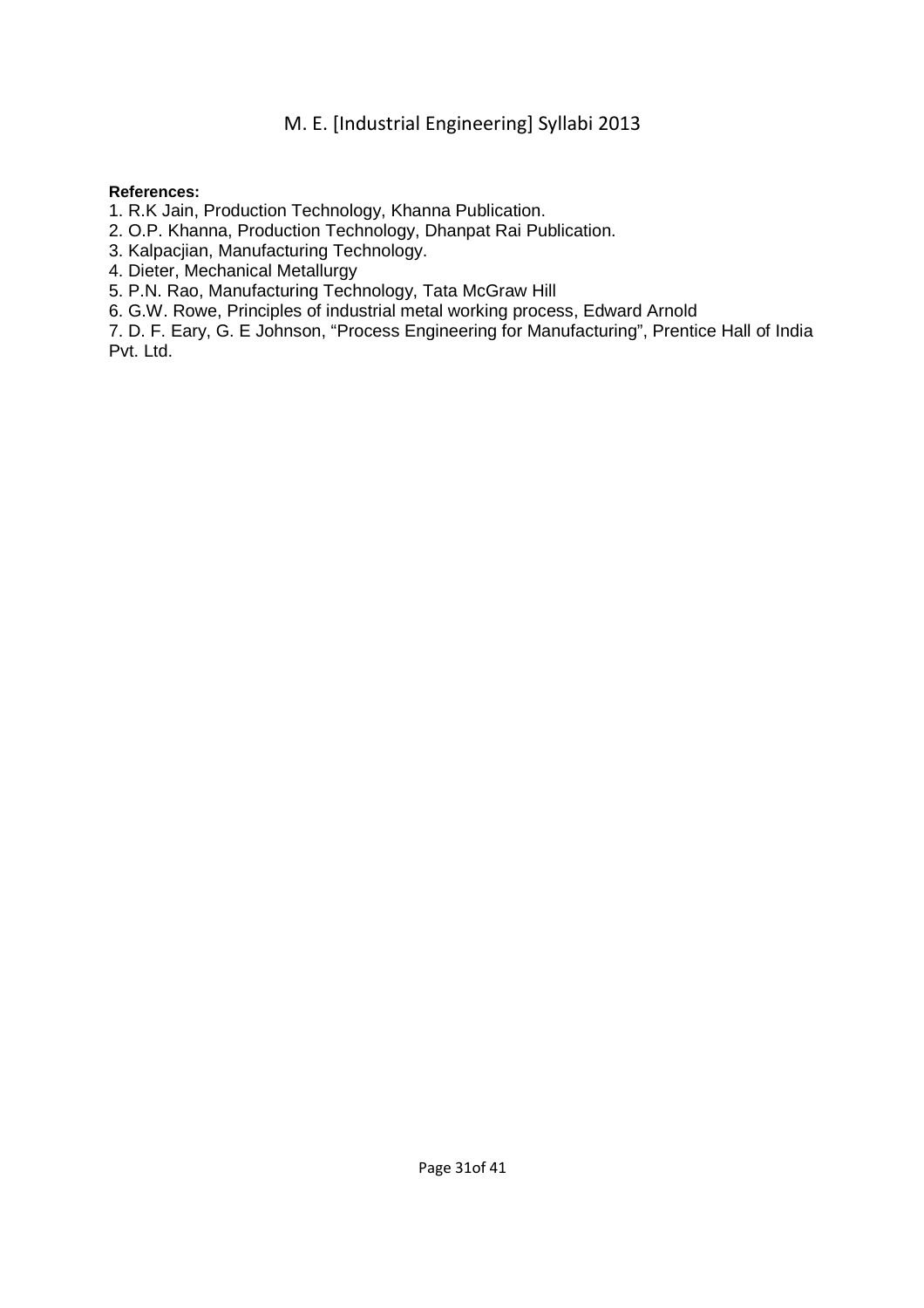## **M. E. – Industrial Engineering 2013**

## **Subject Code: 611203 C – Elective III**

## **Management of Service Sector**

[Hours / week] **[Maximum Marks]** [Maximum Marks] Lectures:5 Paper-Credits: 5 In semester: 50

Teaching Schedule: The Contract of Teaching Scheme: Examination Scheme: End semester: 50

#### Unit I

Transport - Rail, Road, Sea and Air transport - features, advantages and limitations Importance of transport in Business, Warehousing, Meaning and need for warehousing, Types of warehouses, Characteristics of an ideal warehouse, Functions of warehousing, Advantages of warehousing

**\_\_\_\_\_\_\_\_\_\_\_\_\_\_\_\_\_\_\_\_\_\_\_\_\_\_\_\_\_\_\_\_\_\_\_\_\_\_\_\_\_\_\_\_\_\_\_\_\_\_\_\_\_\_\_\_\_\_\_\_\_\_\_\_\_\_\_\_\_\_\_\_\_\_\_\_\_\_\_** 

#### Unit II

Communication, Meaning and importance, Types of Communication, Postal Services - Nature of Postal Services, Services provided by Post Office, Importance of Post Services, Banking and Insurance, Promissory Note, Cheque, Insurance -Business risks, Concept and importance of Insurance, Types of Insurance – Life, -General - Fire, Marine and other types, Principles of Insurance

#### Unit III

Healthcare in India, Strategies for globalization, Marketing of Integrated health care unit. Marketing of hospital services, Total quality management in hospitals. Ethics and values, Biomedical waste management, Marketing Practices in corporate hospitals and appraisal. Prospects of herbal formulation and export potential

#### Unit IV

Selling and Distribution, Purchase and Sale - Concept of purchasing and selling Types: Cash, Credit, Hire Purchase System and Installment Payment System, Documents used in the process of purchase and sale; Channels of Distribution **-** Concept of channels of distribution, Direct and indirect channels of distribution, Role of wholesalers and retailers in the process of distribution, Types of retail trade- small scale and large scale

#### Unit V

Large-scale Retail Trade, Forms of large scale retail trade - Departmental Store, Super Bazaar, Multiple shops Non-store retailing-Mail order business, Tele-shopping, Automated vending machine, selling through Internet

#### Unit VI

Personal Selling, Meaning and Importance, Qualities of a successful salesman, Advertising, Meaning and importance, Media of advertising, Sales Promotion, Meaning and Importance, Tools of sales promotion, Entrepreneurship**,** Concept and Importance, Qualities of a successful Entrepreneur, Functions of an Entrepreneur, How to start a small Business Enterprise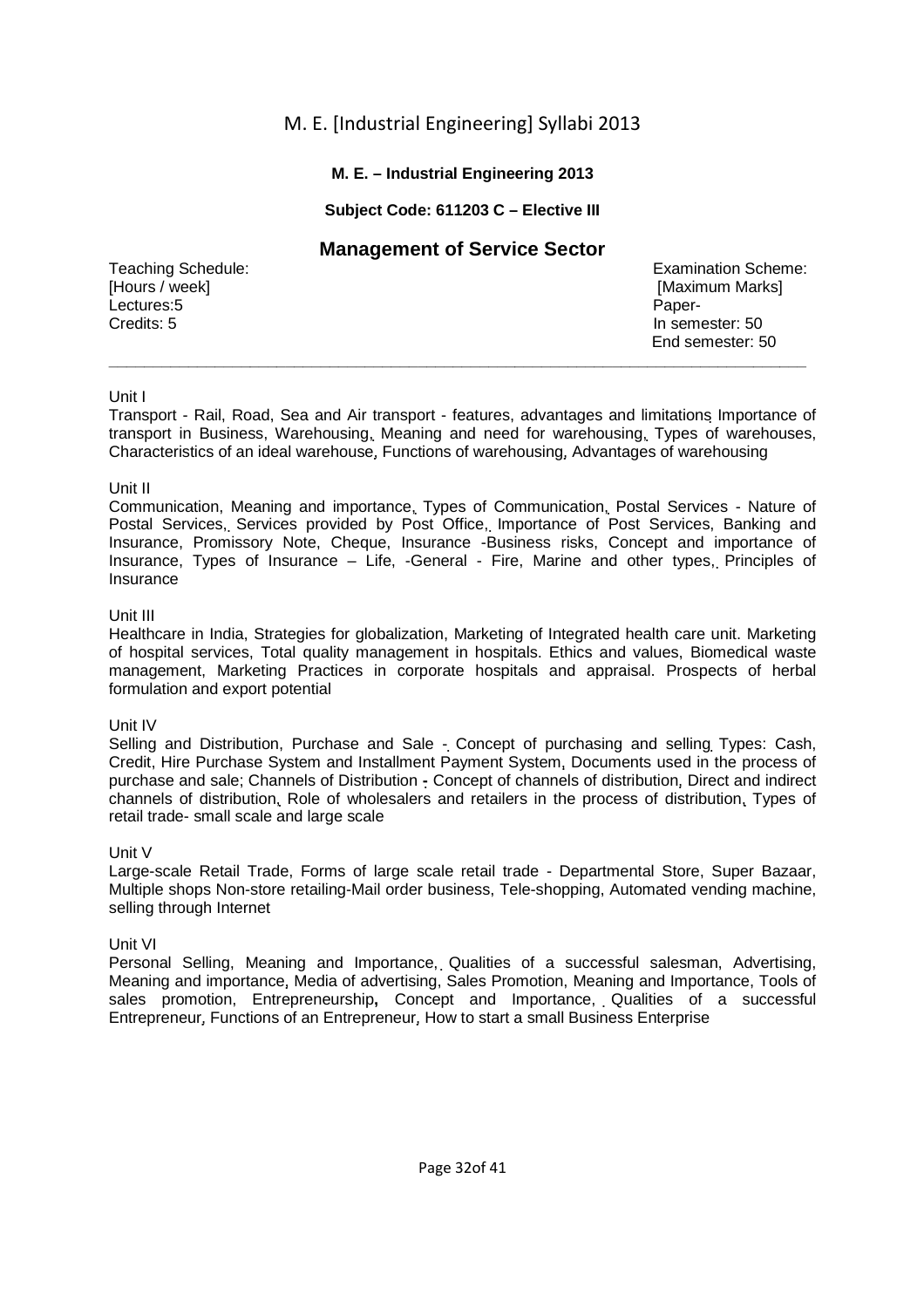#### **References:**

1. Robert G. Cooper, Scott J. Edgett, Product Development for the Service Sector: Lessons from Market Leaders, Published 1999, Perseus Books, ISBN 0738201057

2. Mike Asher, Managing Quality in the Service Sector, 1996, ISBN 0749419547

3. Service Sector in Indian Economy edited by Talluru Sreenivas, New Delhi, Discovery Pub., 2006, ISBN 81-8356-050-4.

4. Jan Owen Jansson, The Economics of Services. Development and Policy Edward Elgar Publishing (2006), ISBN: 9781845423971

5. Dieter Spath Editor, Advances in Services Innovations, Springer (2006), ISBN: 9783540298588

6. Peter W. Daniels Tom Hutton Kong Chong Ho, Service Industries and Asia Pacific Cities. New Development Trajectories, Taylor & Francis Group (2005), ISBN: 9780415327497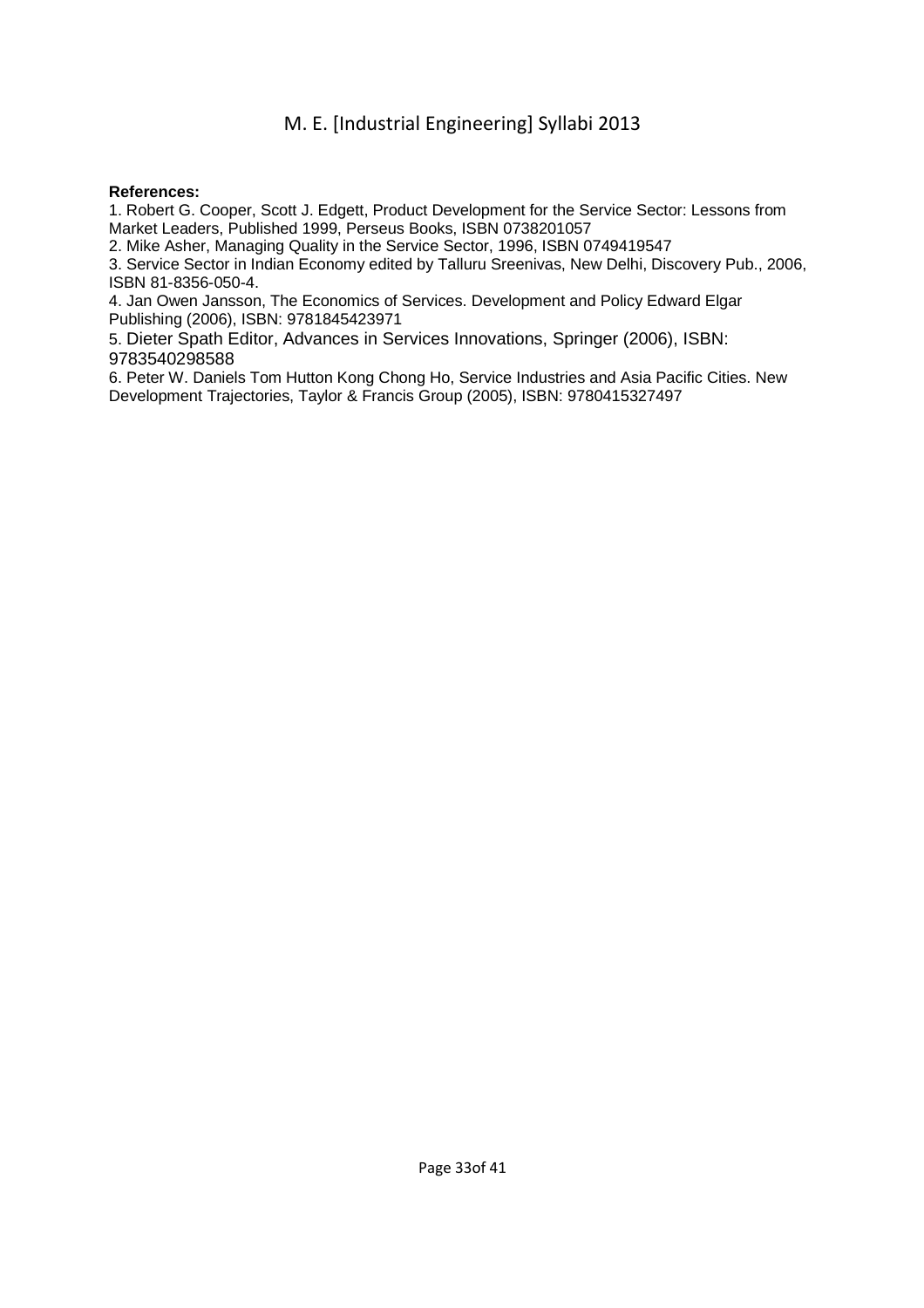#### **M. E. – Industrial Engineering 2013 Subject Code: 611203 D – Elective III Industrial and Commercial Law**

[Hours / week] **[Maximum Marks]** [Maximum Marks] **Lectures:5** Paper-Credits: 5 In semester: 50

Teaching Schedule: Examination Scheme: Examination Scheme: End semester: 50

#### Unit I

Industrial Laws, The Industrial Disputes Act, 1947, Extent. Works Committee, Conciliation Officers, Board of Conciliation, Court of Inquiry, Labour Courts, Tribunals, National Tribunal. Procedure, power and duties of the authorities. Strikes and lockouts, layoffs and retrenchment, closure. Unfair labour practices, Penalties.

 $\_$  ,  $\_$  ,  $\_$  ,  $\_$  ,  $\_$  ,  $\_$  ,  $\_$  ,  $\_$  ,  $\_$  ,  $\_$  ,  $\_$  ,  $\_$  ,  $\_$  ,  $\_$  ,  $\_$  ,  $\_$  ,  $\_$  ,  $\_$  ,  $\_$  ,  $\_$  ,  $\_$  ,  $\_$  ,  $\_$  ,  $\_$  ,  $\_$  ,  $\_$  ,  $\_$  ,  $\_$  ,  $\_$  ,  $\_$  ,  $\_$  ,  $\_$  ,  $\_$  ,  $\_$  ,  $\_$  ,  $\_$  ,  $\_$  ,

#### Unit II

The Trade Union Act 1926, Formation of Trade Unions, Collective bargaining capacity, The Industrial Employment [Standing Orders] Act, 1946 (20 of 1946). Draft Standing Orders, conditions for certification of Standing Orders, Appeals, Register of Standing Orders, Temporary application of model standing orders.

#### Unit III

The Factories Act, 1948, Health, Safety, Provisions relating to Hazardous Processes, Welfare, Working Hours of Adults, Employment of young persons, Annual Leave with wages.

#### Unit IV

The Employees' Provident Fund & Miscellaneous Provisions Act, 1952 (10 of 1952), Employee's Provident Fund Schemes, Central Board, Employee's Pension Scheme, Employee's Deposit Linked Insurance Scheme, Contributions.

#### Unit V

Commercial Acts: The Monopolies and Restrictive Trade Practices Act, 1969 (54 of 1969) & The Monopolies and Restrictive Trade Practices Commission, unfair and restrictive trade practices. The Competition Act, 2002.Competition Commission, Anti competitive agreements, relevant markets,

#### Unit VI

The Sale of Goods Act, 1930 (3 of 1930), Contract of Sale, Formalities of Contract, Subject Matter of Contract, the Price, Conditions and Warranties. Transfer of Property as between seller and buyer, Transfer of title.

- 1. Pramod Verma, Management of Industrial Relations, Oxford and IBH Publishing Co., Mumbai.
- 2. C. Jagamohandas and Co., Mumbai Publications of Acts with short notes.
- 3. Bare Acts,
- 4. Taxman Publications for the Acts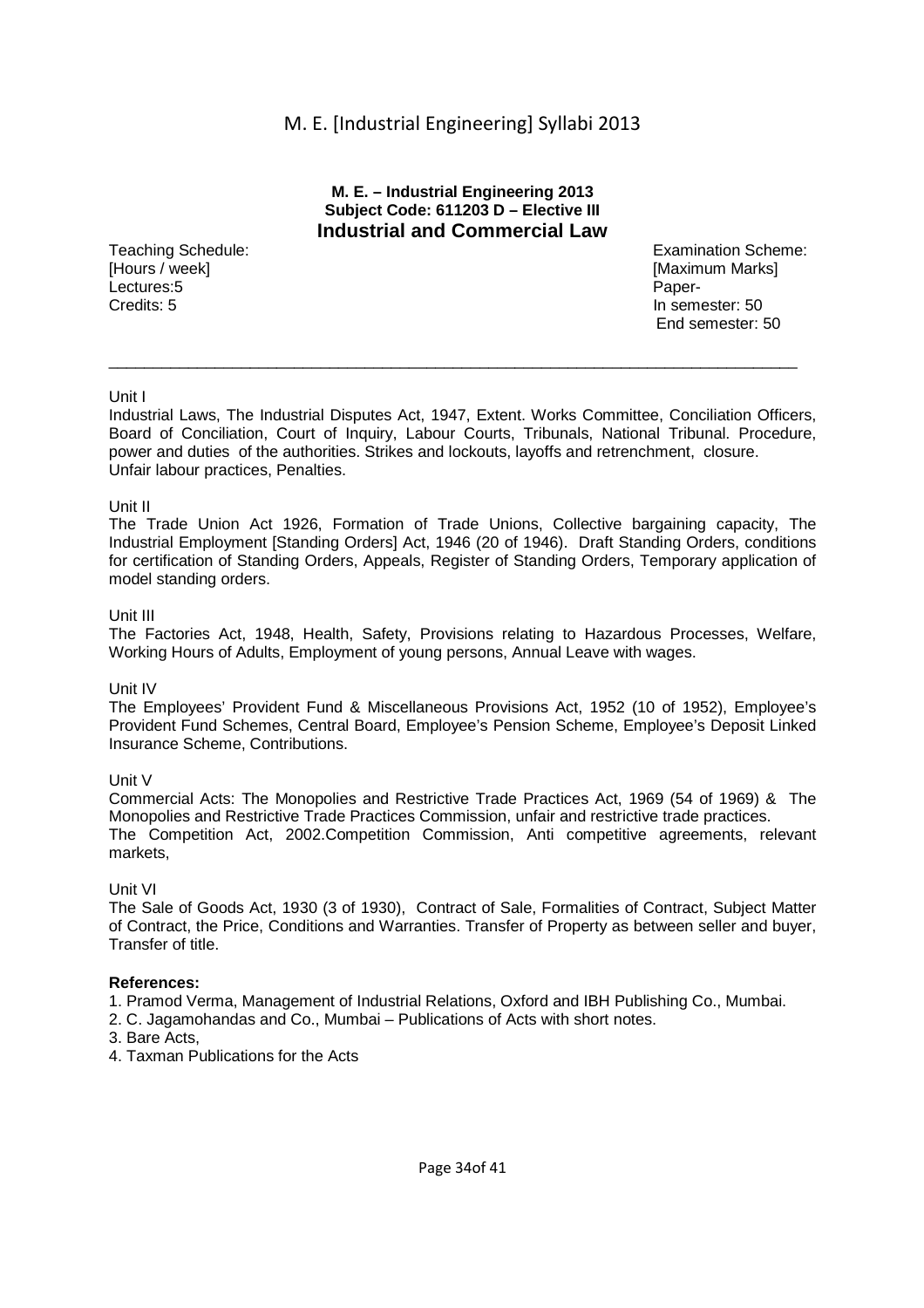## **M. E. – Industrial Engineering 2013**

## **Subject Code: 611203 E – Elective III- Open elective**

# **Product Design and Intellectual Property Rights**

[Hours / week] **[Maximum Marks]** [Maximum Marks] **Lectures:5** Paper-

Teaching Schedule: Examination Scheme: In semester: 50 End semester: 50 **Credits-4 Credits-4** 

#### Unit I

Visual Design, Basic elements and concept of visual design-line color, balance proportion, size and shape, mass, unity and variety, special relationships and composition in two and three dimensions. Form & Color

**\_\_\_\_\_\_\_\_\_\_\_\_\_\_\_\_\_\_\_\_\_\_\_\_\_\_\_\_\_\_\_\_\_\_\_\_\_\_\_\_\_\_\_\_\_\_\_\_\_\_\_\_\_\_\_\_\_\_\_\_\_\_\_\_\_\_\_\_\_\_\_\_\_\_\_\_\_\_\_\_** 

#### Unit II

Elementary forms their characteristics and significance in design. Form transition, Form in relation to ergonomics, material and manufacturing process, color as an element of design, color clarification dynamics, interrelation of colors, colors and traditions; Psychological use of color form and material.

#### Unit III

Product Graphics, Meaning and objectives of product graphics, Basic principles of graphic design, Visual communication aspects of product graphics, Graphics of displays and control panels,

#### Unit IV

Product Detailing

Standard fastening and joining details in different materials; Temporary and permanent joints: Detailing for plastic products, Detailing for fabricated products in sheet metal.

Unit V

Product Development, Definition and objective, Role of designer in product development, Manufacturing and economic aspects of product development, Product promotions, product developments.

#### Unit VI

Intellectual Properties Right, Definition and Objective, issues involved with IPR, Patent, copyright and Trademark, difference between them. Patent Search, European databases, American Databases. Accessing free and paid sights, International patent classification, Procedure for filing patent. Legal issues involved.

#### **References:**

1. Mayall W.H., "Industrial Design for Engineers" London Liifee Books Ltd. 1967

- 2. Dale Huchingson R "New Horizons for Human Factors in Design " McGraw Hill Company 1981
- 3. Mayall W. H, " Principles in Design"
- 4. Svensson, "Engineering Design"
- 5. Matousek, "Engineering Design"

6. McCormick K.J. (Ed) "Human Factor Engineering " (4th edition) McGraw Hill Book Company Ltd. USA 1992

7. Patent sights - USPTOV.GOV , Espacenet.com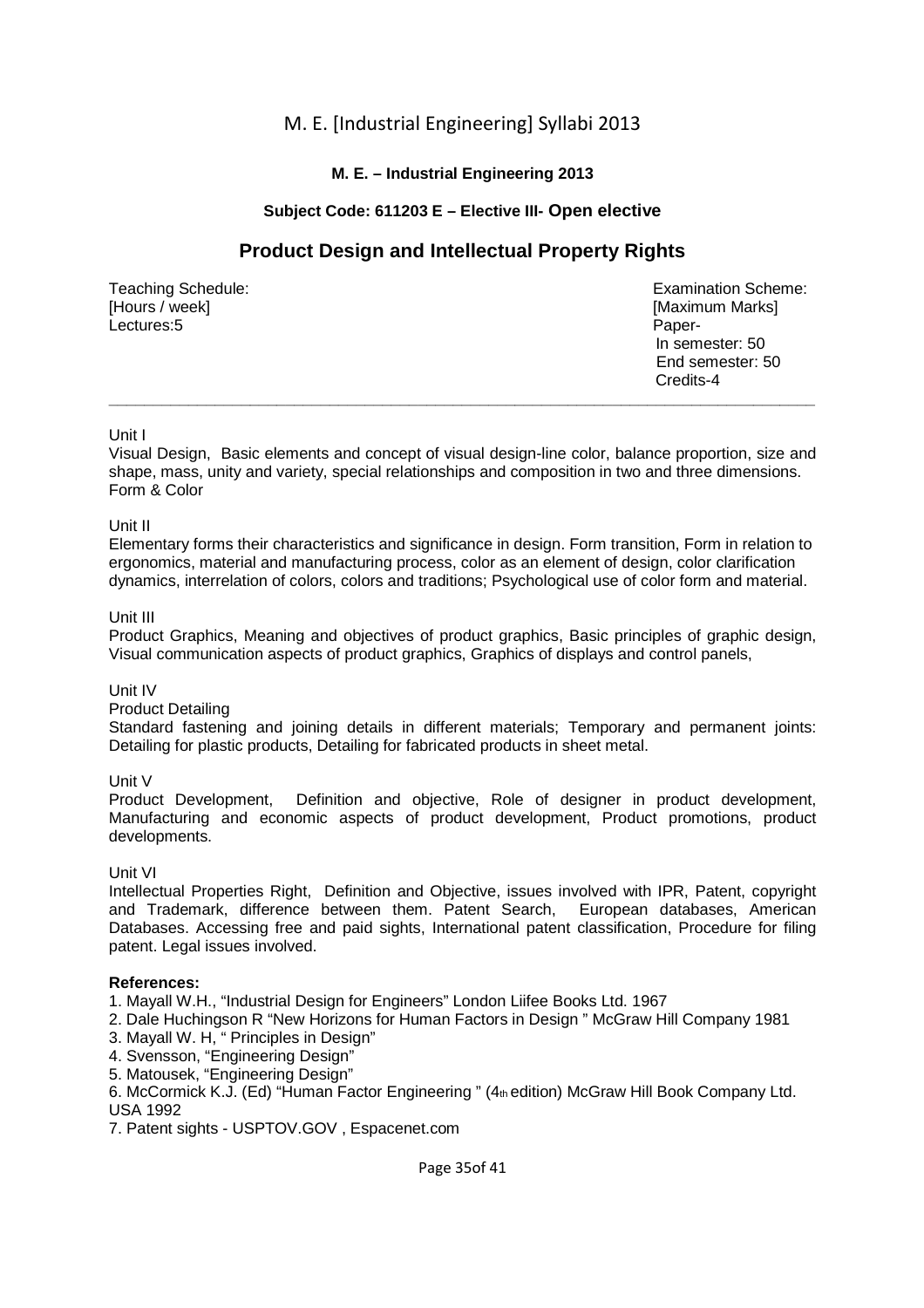#### **M. E. – Industrial Engineering 2013 Subject Code: 611204 Seminar II**

[Hours / week] [Maximum Marks] Practical: 4 TW: 50

Teaching Schedule: Examination Scheme: Oral: 50 Credits-4

A student is expected to select a topic relevant to any area of Industrial Engineering, but the topic should not be directly related to any of the subjects being covered in this semester. The topic of the seminar may be related to the proposed Project Work a student is expected to undertake. The seminar should be either based upon research material published elsewhere or on case studies.

\_\_\_\_\_\_\_\_\_\_\_\_\_\_\_\_\_\_\_\_\_\_\_\_\_\_\_\_\_\_\_\_\_\_\_\_\_\_\_\_\_\_\_\_\_\_\_\_\_\_\_\_\_\_\_\_\_\_\_\_\_\_\_\_\_\_\_\_\_\_\_\_\_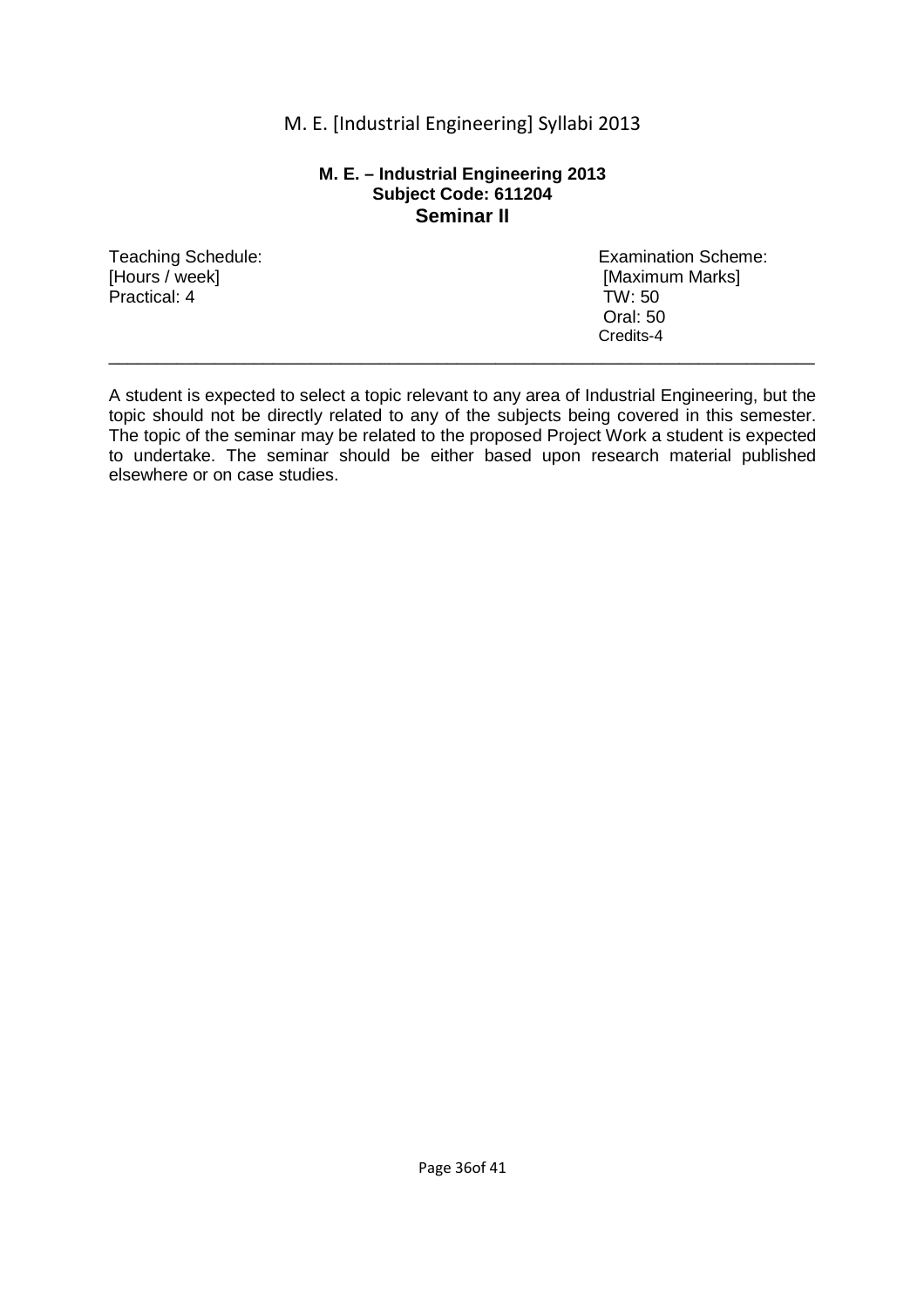## **M. E. – Industrial Engineering 2013 Subject Code: 611205 Project Stage I**

\_\_\_\_\_\_\_\_\_\_\_\_\_\_\_\_\_\_\_\_\_\_\_\_\_\_\_\_\_\_\_\_\_\_\_\_\_\_\_\_\_\_\_\_\_\_\_\_\_\_\_\_\_\_\_\_\_\_\_\_\_\_\_\_\_\_\_\_\_\_\_\_\_

Practical: 4 TW: 50

Teaching Schedule: Examination Scheme:<br>
[Hours / week] [Maximum Marks] [Maximum Marks] Oral: 50 Credits-5

Student has to submit a report based upon the following:

- Original Objective of the Project
- Progress Achieved
- Difficulties encountered
- Conclusions, if any
- Future plan of action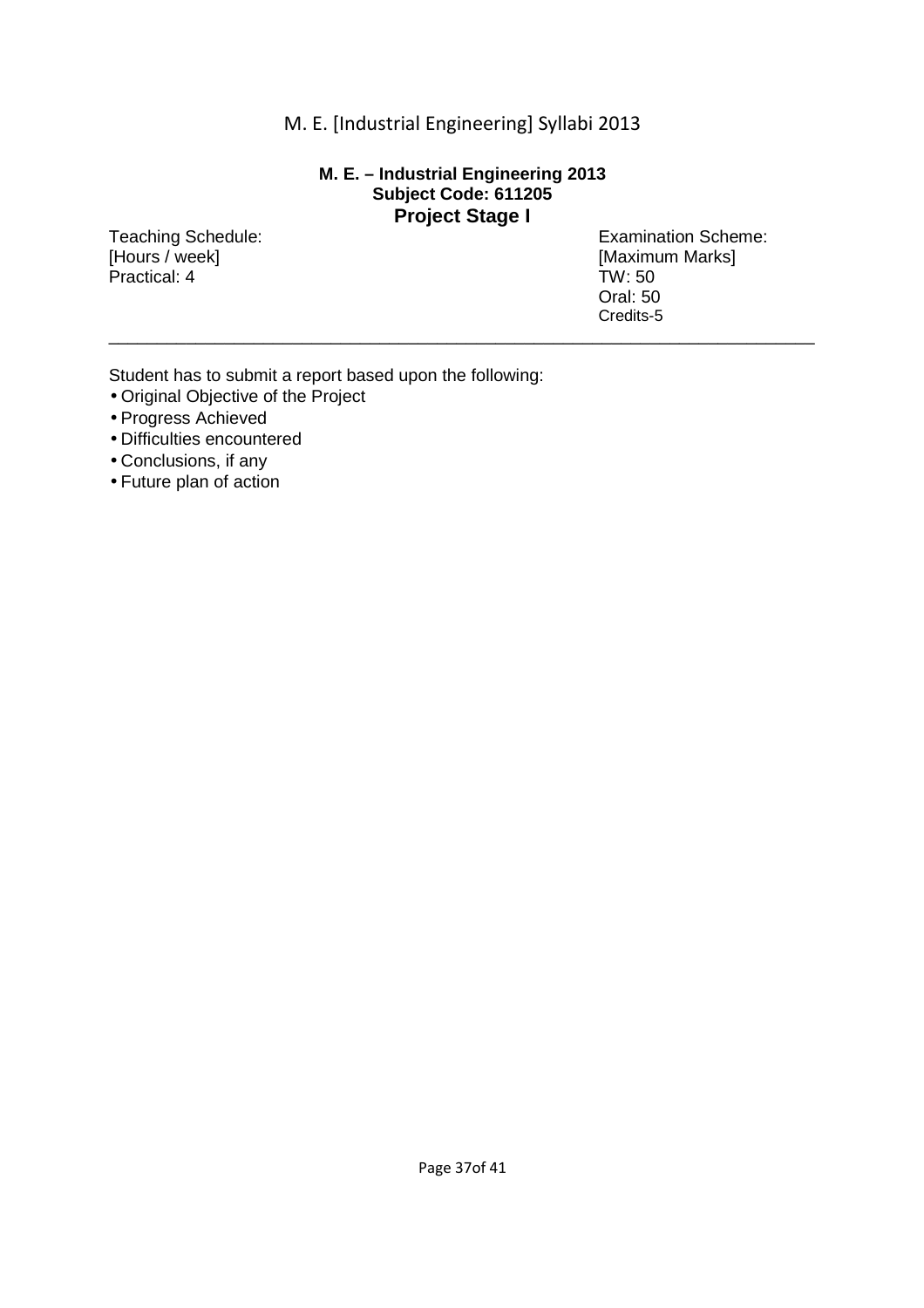#### **M. E. – Industrial Engineering 2013 Subject Code: 611206 Seminar III**

[Hours / week] [Maximum Marks] Practical: 4 TW: 50

Teaching Schedule: Examination Scheme: Oral: 50 Credits-5

A student is expected to select a topic relevant to any area of Industrial Engineering, but the topic should not be directly related to any of the subjects being covered in this semester. The topic of the seminar may be related to the proposed Project Work a student is expected to undertake. The seminar should be either based upon research material published elsewhere or on case studies.

\_\_\_\_\_\_\_\_\_\_\_\_\_\_\_\_\_\_\_\_\_\_\_\_\_\_\_\_\_\_\_\_\_\_\_\_\_\_\_\_\_\_\_\_\_\_\_\_\_\_\_\_\_\_\_\_\_\_\_\_\_\_\_\_\_\_\_\_\_\_\_\_\_